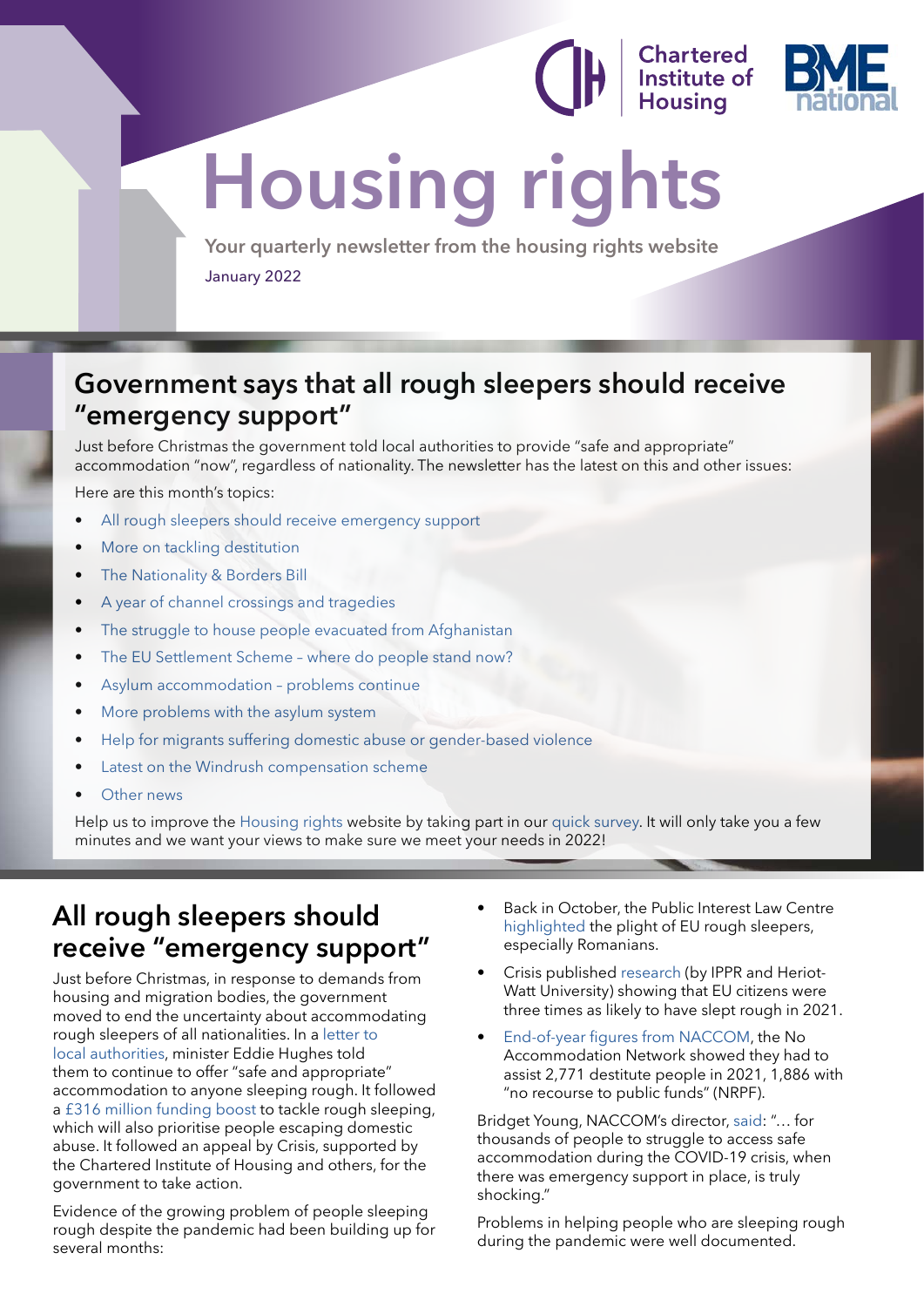<span id="page-1-0"></span>



**Your quarterly newsletter from the housing rights website**

*Inside Housing* [wrote about this multiple times over the](https://e.insidehousing.co.uk/1HH2-7NL2O-MMVWKO-4NHEJ1-1/c.aspx)  [second and third lockdowns,](https://e.insidehousing.co.uk/1HH2-7NL2O-MMVWKO-4NHEJ1-1/c.aspx) but the response from government was always the same: that "Everyone In" was ongoing and they still expected councils to find accommodation for all rough sleepers. In July, after *Inside Housing* [revealed that councils had been told to](https://e.insidehousing.co.uk/1HH2-7NL2O-MMVWKO-4NHEJ2-1/c.aspx)  [close their "Everyone In" hotels](https://e.insidehousing.co.uk/1HH2-7NL2O-MMVWKO-4NHEJ2-1/c.aspx), minister Eddie Hughes promised parliament that this was "categorically not the case."

Our April newsletter carried a report by Shelter's Jo Underwood about the case of Timon Ncube, refused accommodation by Brighton and Hove city council, where the court decided the council was lawfully able to help him during a public health emergency, removing the doubts that councils have the appropriate powers. Then on December 16, government policy was challenged in a court case brought by a former rough sleeper in Camden. His lawyer [laid out the evidence](https://www.insidehousing.co.uk/news/everyone-in-scheme-began-excluding-rough-sleepers-from-may-2020-government-tells-court-73716) of the ambiguities in guidance on the scheme that led to his client being denied help.

The government has, at last, responded. It [confirmed](https://www.theguardian.com/society/2021/dec/23/migrant-rough-sleepers-in-england-will-be-housed-over-winter-says-government) to *The Guardian* that "Councils should exhaust all options within the law to support those unable to access statutory homelessness assistance as a result of their immigration status." However, Simon Hattenstone and Daniel Lavelle [argue](https://www.theguardian.com/commentisfree/2021/dec/28/boris-johnson-homelessness-energy-bills-benefit-cuts) that "The risk is that it becomes another temporary fix, which falls off the priority list as soon as winter passes."

### **More on tackling destitution**

Other moves to help tackle destitution include:

- The Home Office changing its policy on when [access to public funds must be granted](https://www.nrpfnetwork.org.uk/news/nrpf-policy-update-november-2021) to people with leave on family or private life grounds, or on the Hong Kong BN(O) visa route, which may help some people at risk of destitution.
- allowing some young people [to apply for](https://miclu.org/blog/challenge-to-the-10-year-route-results-in-home-office-concession-for-young-people)  [indefinite leave to remain](https://miclu.org/blog/challenge-to-the-10-year-route-results-in-home-office-concession-for-young-people) after five years rather than ten.
- [clarification](https://www.nrpfnetwork.org.uk/news/chc-and-fnc) that continuing healthcare and funded nursing care remain out of scope of overseas visitors charging requirements.

The NRPF Network has published a new [template and](https://www.nrpfnetwork.org.uk/news/human-rights-assessments)  [practice guidance](https://www.nrpfnetwork.org.uk/news/human-rights-assessments) to help councils with the complex process of undertaking a human rights assessment (to get social services' support for destitute people). If you need more guidance with undertaking a human rights assessment, book onto one of NRPF Network's [training](https://www.nrpfnetwork.org.uk/training)  [courses](https://www.nrpfnetwork.org.uk/training).

**Research on preventing destitution in Scotland and Northern Ireland**

## HOW WILL WE **JRVIN**

Steps to preventing destitution in the asylum system

A new report, [How will we survive? steps to preventing](https://www.redcross.org.uk/about-us/what-we-do/we-speak-up-for-change/exploring-destitution-in-the-asylum-system-and-models-of-prevention)  [destitution in the asylum system,](https://www.redcross.org.uk/about-us/what-we-do/we-speak-up-for-change/exploring-destitution-in-the-asylum-system-and-models-of-prevention) from the British Red Cross and the Refugee Survival Trust explores what steps are needed to prevent destitution, focussing on Scotland. It calls on the Home Office to:

- establish the right to work for people waiting for a decision on their asylum claim
- provide an initial cash grant to people entering the asylum support system so they can buy clothing, phones and other essential items
- improve and speed up asylum decision-making so people aren't stuck in limbo facing destitution as they wait for months, or even years, for a decision.

[Guidance](https://www.lawcentreni.org/how-we-help/important-contacts-1) from Law Centre Northern Ireland sets out a number of immigration options that advisers should consider as potential pathways out of destitution. It also outlines the interim accommodation options that might provide temporary relief.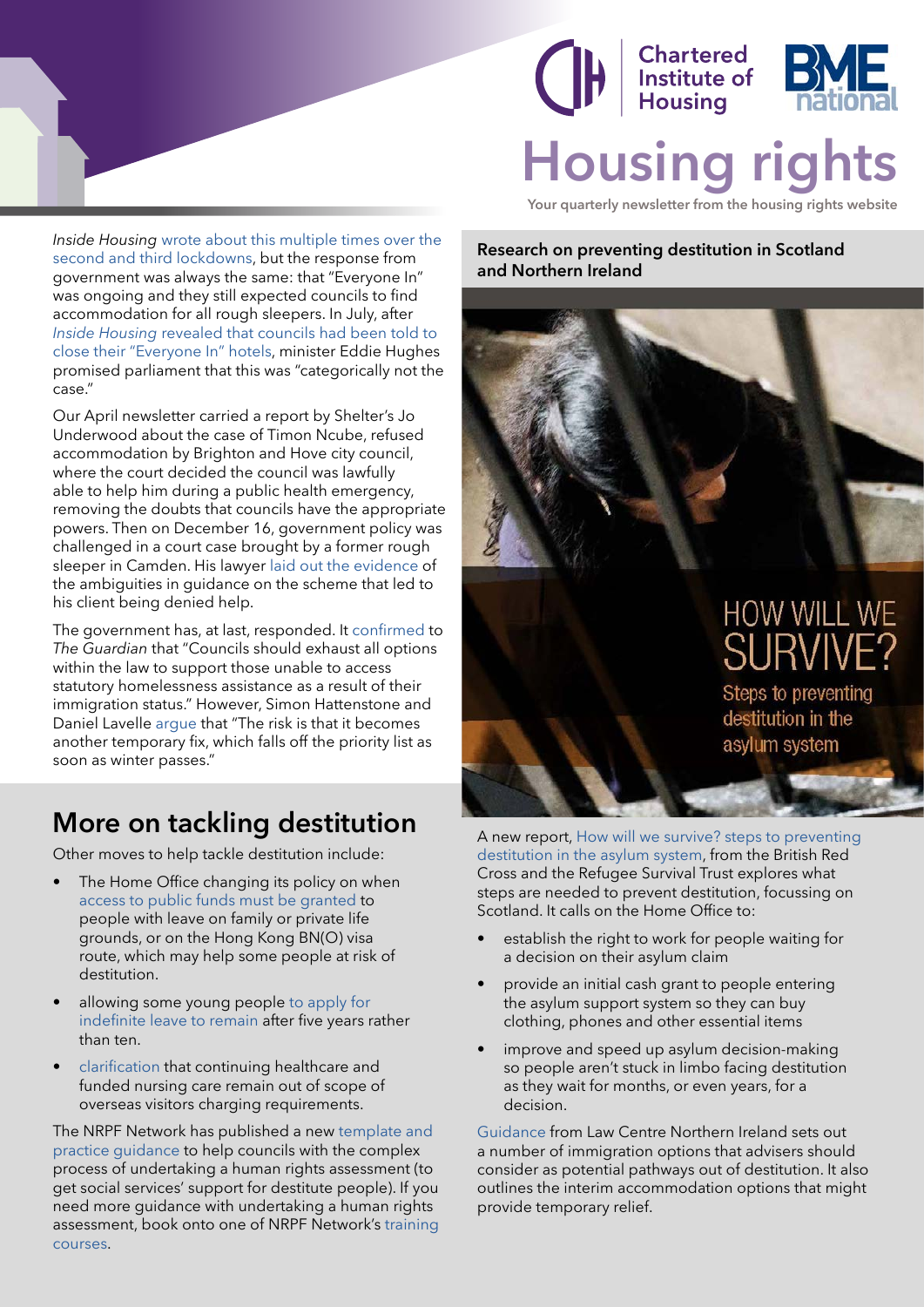<span id="page-2-0"></span>

### **Chartered** Institute of **Housing Housing**

**Your quarterly newsletter from the housing rights website**

### **The Nationality & Borders Bill is debated in the Lords**

The year began with the government's controversial immigration bill starting its passage through the House of Lords. The Lords debated the bill at its [second](https://whatson.parliament.uk/event/cal36732)  [reading](https://whatson.parliament.uk/event/cal36732) stage on 5 January 2022. Several aspects of the bill are likely to be challenged in the coming weeks. Here we cover a few key ones.

### **The bill makes it easier to deprive people of British citizenship**

The *New Statesman* [warns](https://www.newstatesman.com/politics/2021/12/exclusive-british-citizenship-of-six-million-people-could-be-jeopardised-by-home-office-plans) that two in five people from an ethnic minority background could be at risk of losing their citizen status without warning: 41% of people from non-white ethnic minorities are likely to be eligible for deprivation of citizenship, compared with just one in 20 white people.

*The Guardian* [said](https://www.theguardian.com/commentisfree/2021/dec/08/citizenship-politics-nationality-and-border-bill-repatriation-deportation) "cruel ministers have made citizenship a tool of dirty politics." Zoe Williams called the legislation "a brutal attack on people who move, with asylum seekers, migrants and even the children of migrants, treated as political cannon-fodder." *Aljazeera* [said](https://www.aljazeera.com/news/2021/12/10/anger-boils-as-uk-parliament-endorses-obscene-nationality-bill) that "anger boils" as parliament approves the "obscene" nationality bill that could deprive nationality without notice and that targets minorities.

PRCBC (the Project for the Registration of Children as British Citizens) has produced a [briefing](https://prcbc.files.wordpress.com/2021/12/nbb-briefingfinal16dec2021.pdf) for the House of Lords debate on the bill. A [petition](https://petition.parliament.uk/petitions/601583) opposing the citizenship changes is still open for signature and over 300,000 people have signed it, but on January 5 the government rejected it, arguing that "The change is simply intended to ensure existing powers can be used effectively in all appropriate circumstances."

### **The bill will harm women**

Women for Refugee Women published [a legal opinion](https://www.refugeewomen.co.uk/legal-opinion-borders-bill-discriminates-against-women/) that the bill will "adversely disadvantage women and girls." Barristers state that a number of measures are incompatible with Home Office policy, UK case law and international standards on refugee protection and human rights, and are therefore open to legal challenge:

*"It is clear that the Bill will have multiple adverse impacts and create additional obstacles to women and girls seeking international protection in the UK. These measures individually and cumulatively increase the risk of claims being wrongly rejected and the UK acting in breach of the Refugee and/or Human Rights Convention."*

### **The bill does not comply with the Refugee Convention**

The UNHCR (the United Nations Refugee Agency) published 72 pages of [Observations](https://www.refworld.org/docid/6164209a4.html) on the bill, saying that it does not comply with legal obligations under the Refugee Convention, and that nothing in international law obliges anyone to make an asylum claim in the first safe country they come to, as the bill would require. It says the bill will create a "lower class of status" for refugees who arrive in the country spontaneously.

The Home Office published a [factsheet](https://www.gov.uk/government/publications/nationality-and-borders-bill-differentiation-factsheet/nationality-and-borders-bill-differentiation-factsheet) explaining how the UK "will treat refugees differently according to whether they arrived by safe and legal routes or chose to travel to the UK when they could have made an asylum claim in the first safe country they arrived in." In [an opinion piece](https://www.lrb.co.uk/blog/2022/january/with-literally-nothing) in the *London Review of Books*, Sadakat Kadri says "The Nationality and Borders Bill doesn't meaningfully differentiate at all. Its purpose is simply to exclude."

### **The new bill won't fix Britain's "toxic" asylum system**

The independent Chief Inspector of Borders and Immigration said in [a review](https://assets.publishing.service.gov.uk/government/uploads/system/uploads/attachment_data/file/1034012/An_inspection_of_asylum_casework_August_2020_to_May_2021.pdf) that the bill would not address the "toxic environment" in the Home Office arising from pressure to meet targets for deciding asylum claims. It added that department officials are "instructed to focus on numbers, and not people". One official told the inspector that staff were "under pressure to churn decisions out, irrespective of quality," and this was impacting their ability to empathise with the people they assess. Another claimed that senior staff usually refer to asylum seekers "in a desensitised way" and that no support is provided after sitting through traumatic interviews.

To counter such accusations against Home Office culture, in November the government published its [ethical decision-making model,](https://www.gov.uk/government/publications/the-ethical-decision-making-model?mc_cid=043e135197&mc_eid=2544d054e8) aimed at helping staff grapple with the ethical dilemmas highlighted by the Windrush scandal. However, as *Free Movement* [points](https://www.freemovement.org.uk/ethical-decision-making-framework-home-office/)  [out](https://www.freemovement.org.uk/ethical-decision-making-framework-home-office/), "chin-stroking huddles [among Home Office staff] pondering ethics and discretion is a long way from the day-to-day reality of the immigration system."

### **More on the hostile environment**

Writing in [People, Place and Policy](https://extra.shu.ac.uk/ppp-online/inhibiting-integration-and-strengthening-inequality-the-effects-of-uk-policy-making-on-refugees-and-asylum-seekers-in-wales/), Samuel Parker explains how the Home Office hostile environment conflicts with Welsh Government aims of integrating asylum seekers as soon as they arrive in Wales, even before they receive decisions on their asylum claims.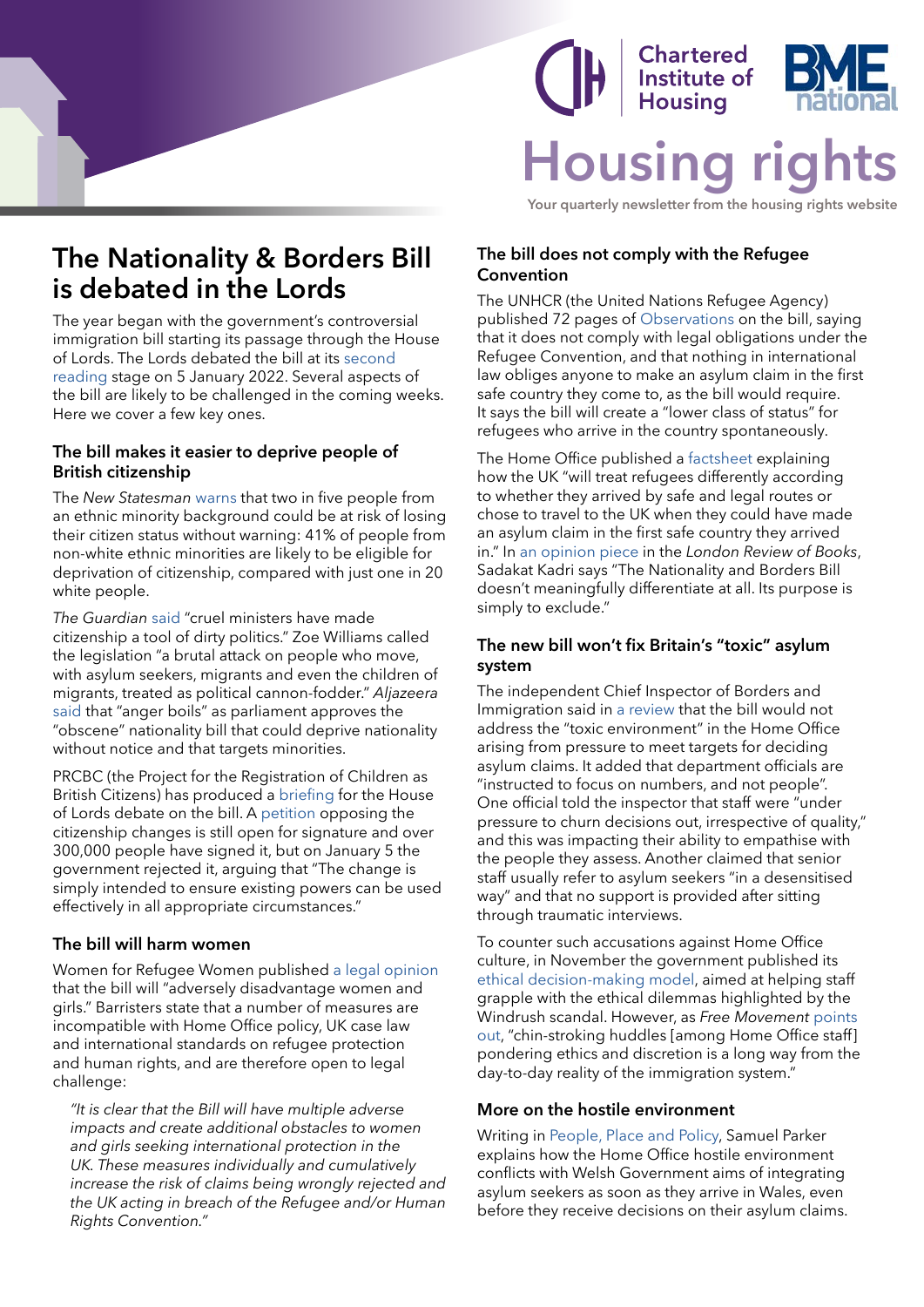### Chartered Institute of **Housina Housir**

**Your quarterly newsletter from the housing rights website**

<span id="page-3-0"></span>Speaking for many involved in giving advice to migrants, Bethan Angharad [tweeted:](https://twitter.com/BethanAngharadL/status/1456335266520748033?mc_cid=e9e1a59498&mc_eid=2544d054e8) "The killer question in my work is 'if not me, then who?' Pretty much all immigration organisations are at capacity. All of my colleagues are at capacity. Demand far outstrips need and the consequences of a person missing a deadline or messing up an application are huge."

JCWI has published a [toolkit](https://www.jcwi.org.uk/pages/category/work-it-out-toolkit) of ways to tackle the hostile environment.



### **A year of channel crossings and tragedies**

 According to the *Daily Mail*, a record 28,381 people [reached the UK](https://www.dailymail.co.uk/news/article-10358553/Three-times-migrants-crossed-Channel-year-compared-2020.html) via the English Channel in 2021, three times more than in 2020. November's fatal incident, in which 27 migrants tragically died, brought the total of deaths during the year to 36. [Well over 300](https://www.freemovement.org.uk/at-least-300-people-have-died-trying-to-cross-the-channel-since-1999/) people have died attempting to enter the United Kingdom since 1999. *The Times* [reported](https://www.thetimes.co.uk/article/children-and-babies-among-600-migrants-to-cross-channel-from-france-today-vshrwg7pv) that among the latest victims was an Afghan soldier who had worked with British forces. His family had decided to risk their lives to cross the channel after they "waited so long for help" from Britain. The UK's failure to create safe routes for vulnerable Afghans is forcing thousands to make the "gut-wrenching" decision to embark on "perilous, life-threatening journeys" to seek safety in Britain, the [Refugee Council warns.](https://www.theguardian.com/uk-news/2021/dec/20/failure-create-safe-routes-forcing-afghans-make-perilous-journeys-uk)

A few days before, Sky News said the government was "brainstorming" ways to deter migrants: "As part of our response it is important we have a maritime deterrent in the channel," the Home Office said. Nevertheless, several reports confirmed that people would still attempt the crossing. A man called Jan, pointing to a sleeping bag and tent in a plastic bag, [told](https://www.newstatesman.com/international-politics/2021/11/dispatch-migrants-in-calais-are-still-determined-to-cross-the-channel) the *New Statesman* "This is my life, I know things will be better when I get to England." Ali, a Kurdish LGBT+ teenager who has fled Iran [told](https://www.independent.co.uk/news/uk/home-news/migrants-channel-crossing-england-france-b1968564.html) *The Independent*, "We will all go to England, one hundred per cent. No one will apply for asylum in France." Calais smugglers [told](https://www.theguardian.com/global-development/2021/may/10/calais-smuggler-gangs-channel-migrants-uk-security) *The Guardian*, "We thank your government for our full pockets."

#### **New powers to pushback and criminalise Channel crossings breach UK's human rights obligations, JCHR finds**

Government proposals to forcibly push back people in the Channel should be scrapped if the government cannot show they are compatible with the UK's human rights obligations, a [report](https://committees.parliament.uk/committee/93/human-rights-joint-committee/news/159292/new-powers-to-pushback-and-criminalise-channel-crossings-breach-uks-human-rights-obligations-jchr-finds/) by the Joint Committee on Human Rights has found. Refugee Council [analysis](https://www.refugeecouncil.org.uk/latest/news/new-refugee-council-analysis-shows-most-people-arriving-by-small-boats-across-the-channel-are-likely-be-fleeing-persecution/) shows most people arriving by small boats are likely be fleeing persecution.

Human Rights Watch published [a 79-page report](https://www.hrw.org/news/2021/10/07/france-degrading-treatment-migrants-around-calais) giving details of the degrading conditions that migrants live in around Calais. *The Guardian's* Alan Travis [said](https://twitter.com/alantravis40/status/1464998409157451783) that "down amongst the undergrowth" of a Sunday Times account of the channel crisis was "confirmation that Priti Patel wants to deport failed asylum seekers with strong UK family ties or to face torture or unfair trials."

Kent Refugee Action Network, which supports people arriving in small boats, [said](https://www.theguardian.com/world/2021/nov/22/performative-cruelty-uk-treatment-refugees-worst-ever-charity-kent-boats) that the UK's treatment of refugees is the "worst ever." *The Mirror* [reported](https://www.mirror.co.uk/news/uk-news/volunteers-bring-channel-migrants-clothes-25512911) that in Hastings volunteers bring Channel migrants "clothes, emergency supplies and fish and chips." Many places are welcoming refugees, including Swindon which is a City of Sanctuary and put up [a large billboard](https://www.swindonadvertiser.co.uk/news/19806287.hundreds-star-new-swindon-billboard-welcome-refugees/) to which hundreds of people added supportive messages. Ben & Jerry's ice cream launched the [Cone Project](https://www.benjerry.co.uk/values/issues-we-care-about/refugees) in support of refugees.

#### The *New Statesman's* Stephen Bush [made this](https://go.pardot.com/webmail/509131/837418623/06a5c65bac1dbc637b49848633c8316c75794a6971944df652af3b8679c597ca)  [comment](https://go.pardot.com/webmail/509131/837418623/06a5c65bac1dbc637b49848633c8316c75794a6971944df652af3b8679c597ca):

*"The government response - in the United Kingdom and in France - continues to be that you can solve the problem with brutality: whether in the hostile environment, which brings border enforcement into every nook and cranny of British public life, or in the shutting down of safe routes to the United Kingdom, or more French patrols on beaches and at sea.*

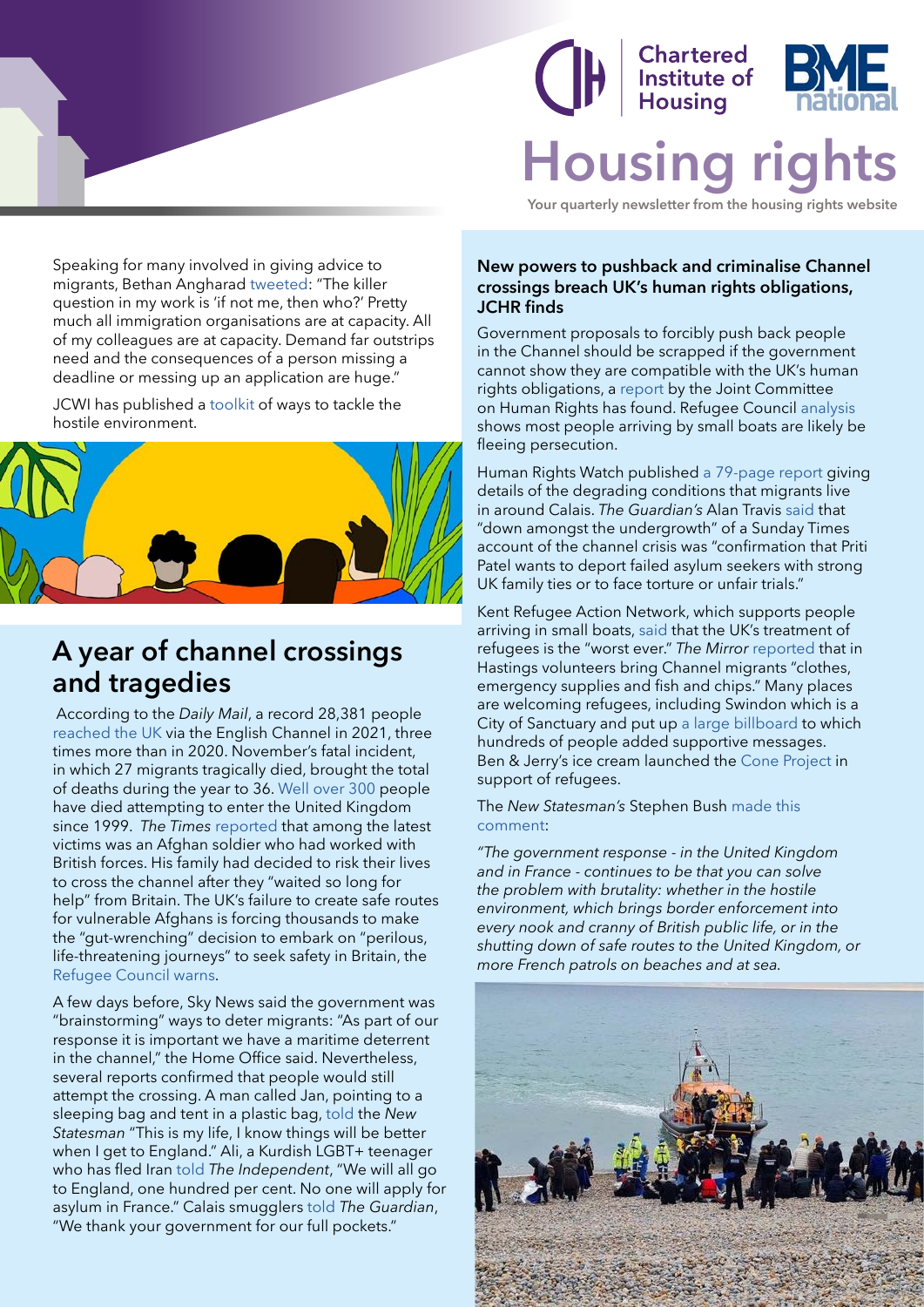### **Chartered** Institute of Housina **Housing**

**Your quarterly newsletter from the housing rights website**

<span id="page-4-0"></span>*"But there is no amount of brutality at our border that will change the reality that, across the world, people want to come and live in places where they and their families can be safe, prosperous and free. What you can do is seek to increase the number of safe routes, both here and worldwide, and the number of places that people can live and be safe, prosperous and free."*

The Joint Council for the Welfare of Immigrants (JWCI) [called](https://www.jcwi.org.uk/tragic-preventable-loss-of-life-in-the-channel) the November deaths "an avoidable tragedy." On *The Bunker*, the JCWI's Zoe Gardner talked to Justin Quirk about why the crossing are likely to continue. Listen [here.](https://podcasts.google.com/feed/aHR0cHM6Ly9mZWVkcy5tZWdhcGhvbmUuZm0vUE1PNDQ0MjUyMzQ5OA==/episode/MjFlOGJlYWUtNTBmOS0xMWVjLWJmMjktYmJhYmFlOWYzNDkz)



#### **How the asylum application process works after refugees cross the Channel**

*The Independent* has an [explainer](https://inews.co.uk/news/migrants-what-happens-uk-asylum-application-process-refugees-cross-channel-1321551) setting out how the process works for someone who crosses the channel and applies for asylum in Dover.

### **The struggle to house people evacuated from Afghanistan**

About 12,000 Afghan refugees began 2022 in UK hotels as the government struggles to persuade enough councils to find permanent homes for the new arrivals, [according](https://www.theguardian.com/uk-news/2021/dec/28/12000-afghan-refugees-to-start-new-year-stuck-in-uk-hotels) to *The Guardian*.

Of the 16,500 people airlifted from Afghanistan to the UK since August, over 4,000 individuals have either moved into a settled home or are in the process of being moved or matched to a suitable home, as reported by the Department for Work and Pensions.

According to the [BBC](https://www.bbc.com/news/uk-england-london-58965440), many Afghan refugees are declaring themselves homeless over resettlement issues. Councillor Peymana Assad from Harrow, himself an Afghan refugee, said that communication is poor: "We need the Home Office to communicate with

Afghan refugees to give them clarity as to how the process is actually going to work. The council needs this too."

The Local Government Association has [written to the](https://www.themj.co.uk/LGA-lobbies-Patel-on-asylum-pressures/221951)  [home secretary](https://www.themj.co.uk/LGA-lobbies-Patel-on-asylum-pressures/221951) to ask for ways to widen dispersal, funding for councils to cover the real cost and options to tackle the shortage of appropriate accommodation. Chair of the LGA's asylum, refugee and migration taskforce, Cllr Nick Forbes, said in November that he was "seeking an urgent conversation with ministers" about pressures on the sector.

Councils have offered hundreds of properties to support the resettlement and relocation of Afghan citizens and their families but sector insiders have complained about the time taken to match available accommodation with asylum seekers due to "ropey data." A local government officer leading on resettlement [told](https://www.themj.co.uk/LGA-lobbies-Patel-on-asylum-pressures/221951) *Municipal Journal*: "We've said to the Home Office don't do it like this. It's very frustrating. They're literally making it up as they go along."

#### **Should local authorities help people currently stuck in hotels?**

The newsletter asked a lawyer dealing with housing and homelessness law to comment on the issues about accommodating Afghan evacuees who are currently in hotels. In summary the advice received was:

- councils have clear duties under Part 7 of the Housing Act 1996 to help families who present as homeless because they are desperate to leave hotel accommodation.
- it provides a route however imperfect to more stable, long-term accommodation and, in the short-term, it means there is a strict legal limit of six weeks on the length of time they can stay in hotel or B&B accommodation.
- they could apply to any local authority in the country, and although it is possible that they might be placed out of area, there is a presumption that they should be accommodated within the area (section 208 of the 1996 Act).
- this is obviously much better than the presumption of dispersal that the Home Office would apply, if it were providing asylum support accommodation. That is beneficial where kids have already got into school in the area.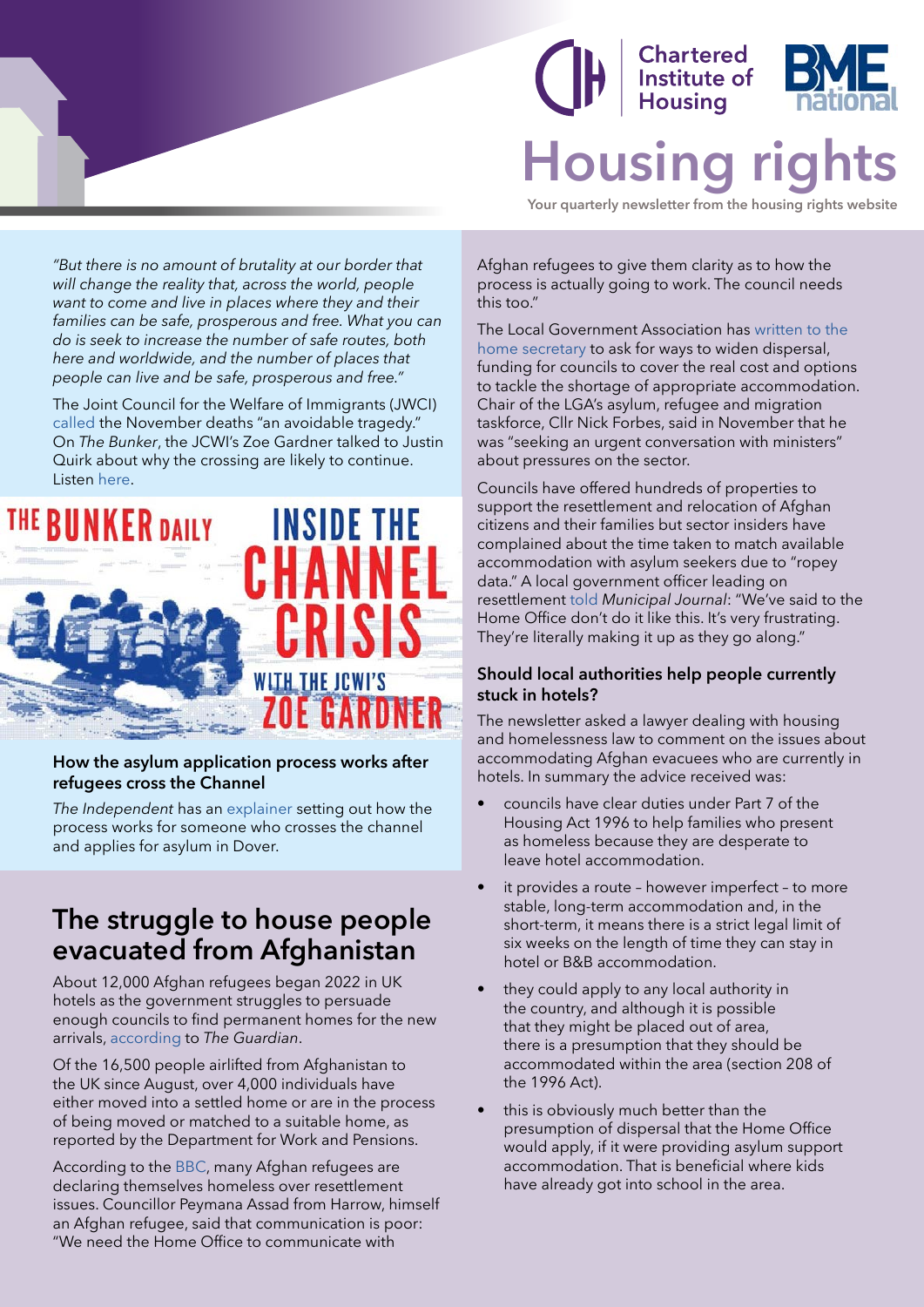<span id="page-5-0"></span>

If Afghan evacuees do apply for local authority assistance, they may come across:

- local authorities refusing to accept the application because "they are the responsibility of the Home Office." This is basically "gatekeeping" and challengeable under threat of judicial review.
- local authorities insisting that applicants are not eligible for assistance. This is clearly wrong in law now the regulations have been amended. But it is worth setting out the client's case for eligibility at the outset to avoid any errors. Because once a negative section 184 decision has been made it can take a long time to correct that on review and it can be very hard to get accommodation pending such a review.
- local authorities accepting the application but insisting the family remain in the hotel accommodation. This is potentially lawful in the short term, but almost certainly not in the longer term.
- local authorities saying that they will accept the application but that if they do so the client will lose out on all the benefits they are getting from the Home Office.

The last question needs a response from the Home Office, which should give clear guidance to Afghan evacuees and to local authorities so that they can make informed choices.

### **Response from the Department for Levelling Up, Housing and Communities**

We asked DHULC to provide more guidance. They have referred us to a statement by minister Victoria Atkins [on January 6](https://www.theyworkforyou.com/debates/?id=2022-01-06a.185.0&p=10131), where she repeats the point that 4,000 people "have moved, or are being moved, into their new homes since the first ARAP flights in June." On the same day the government [opened](https://www.gov.uk/guidance/afghan-citizens-resettlement-scheme) the long-promised Afghan citizens resettlement scheme.

The DLUHC spokesperson added:

*"We want to thank all of the local authorities who have been working hard to support new arrivals from Afghanistan locally. We are particularly grateful to the LAs who are supporting us to provide long-term accommodation for Afghan families, and the work that they are doing to provide wrap-around support and to integrate new arrivals into local communities. Without the support of Local Authorities, it would simply not be possible to deliver on the generous offer of support we have made to resettle people* 

# **Chartered<br>Institute of Housing Housing**

**Your quarterly newsletter from the housing rights website**

*from Afghanistan through the ARAP and ACRS programmes".*

*"We want to encourage them to come forward with further offers of housing where this is possible, and reaffirm the support we have available for Councils to facilitate this.*

*"We have set up a bespoke local engagement team within DLUHC, with named points of contact for each region and devolved government, to facilitate local authorities to come forward with offers of accommodation – including larger properties to support bigger families, and develop strong local integration initiatives."*

### **Where are the existing Afghan migrant communities in the UK?**

The [Migration Observatory](https://migrationobservatory.ox.ac.uk/resources/commentaries/afghan-refugees-in-the-uk/?mc_cid=d157c46298&mc_eid=2544d054e8) says that in 2019, there were an estimated 79,000 Afghan-born migrants living in the UK, almost half (47%) of whom lived in London. This includes people who migrated for any reason, whether to seek protection or otherwise. The largest communities of Afghan-born people were in Brent (an estimated 7,000), Hillingdon (6,000), Hounslow (6,000), and Ealing (5,000). Outside London, the largest communities were in Birmingham (9,000) and Greater Manchester (7,000). Other cities with significant communities include Coventry, Wolverhampton, Leicester and Leeds.

### **The EU Settlement Scheme – where do people stand now?**

*Alec Herron, communications manager at the charity Settled, gives an update on the EU Settlement Scheme.*

By 30 June 2021 all EU, EEA, Swiss citizens and their family members residing in the UK before the end of the transition period had to submit an application to the EU Settlement Scheme (EUSS) to secure their rights in the UK. Six months on, the EUSS is still a topical issue and is likely to remain so for years to come.

In October, there were still 400,270 outstanding EUSS applications, out of a total of 6.2 million received since the scheme opened. They included applications submitted on time, late applications, new applications for settled status from pre-settled status holders and applications for joining family members, including babies born to parents with pre-settled status in the UK.

Settled has been busy helping late applicants, especially those who did not realise they needed to apply, such as children and older people. Government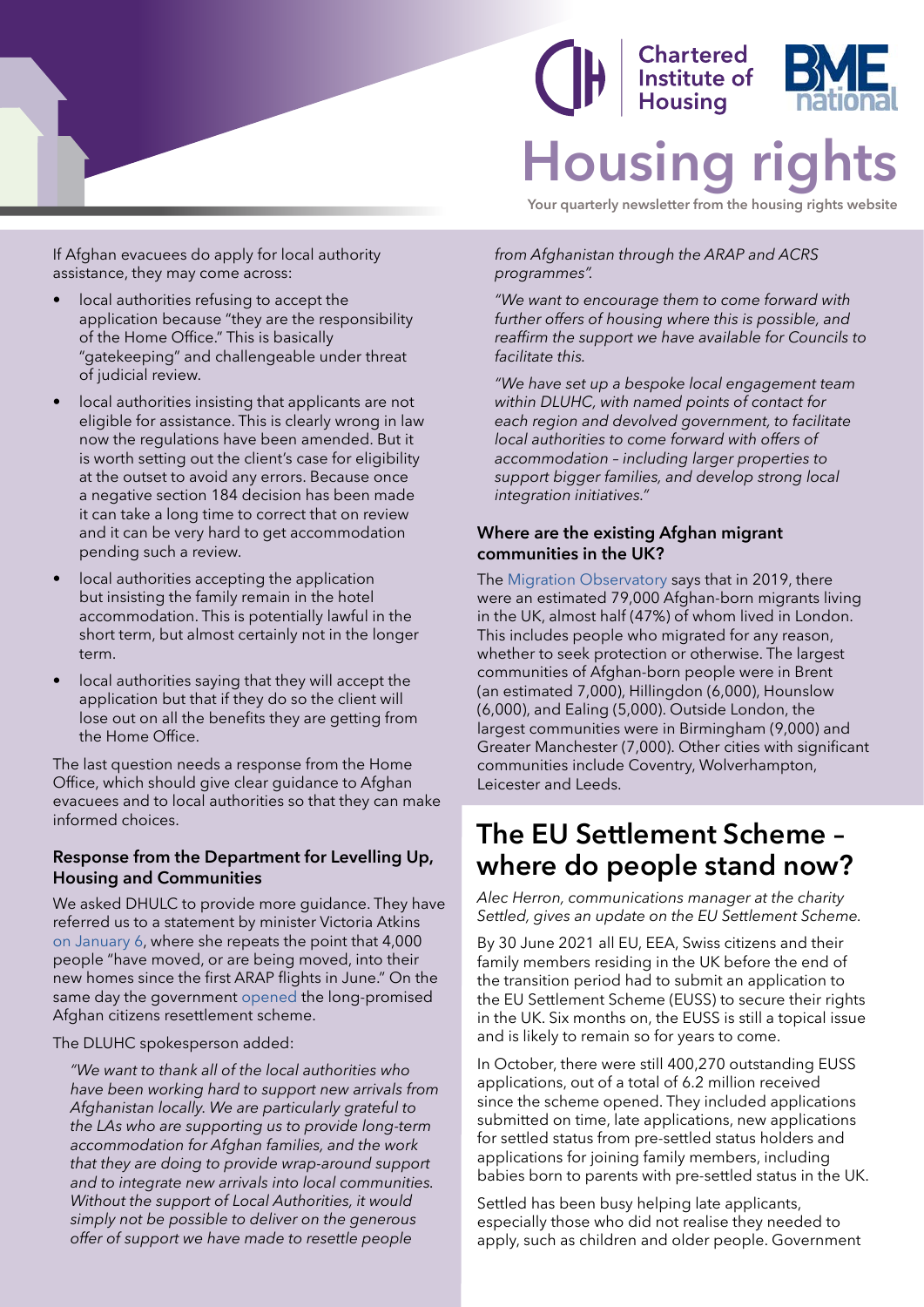

**Chartered** Institute of **Housing Housing** 

**Your quarterly newsletter from the housing rights website**

published [case worker](https://www.gov.uk/government/publications/eu-settlement-scheme-information-for-late-applicants/eu-settlement-scheme-information-for-late-applicants) guidance outlining what constitutes reasonable grounds for a late application. Anyone in this position must submit an application urgently.

Other problems include no Certificate of Application (COA) issued following an application, leaving citizens unable to prove their right to work, access the NHS and rent in the UK; refusals, which can be challenged via an administrative review or an appeal depending on the reasons for refusal; and lengthy processing times for joining family members' EU family permits.

Recent scheme changes include the [Covid absence](https://assets.publishing.service.gov.uk/government/uploads/system/uploads/attachment_data/file/1033149/EU_Settlement_Scheme_EU__other_EEA__Swiss_citizens_and_family_members.pdf)  [guidelines](https://assets.publishing.service.gov.uk/government/uploads/system/uploads/attachment_data/file/1033149/EU_Settlement_Scheme_EU__other_EEA__Swiss_citizens_and_family_members.pdf) (page 164 onwards) which allow for longer absences where the pandemic has been a factor without compromising the continuity of residence for pre-settled status holders. The *Fratila* case (see next article) concluded with the Supreme Court siding with the European Court of Justice and allowing the DWP appeal. Pre-settled status holders [can access benefits](https://cpag.org.uk/welfare-rights/legal-test-cases/current-test-cases/eu-pre-settled-status) provided they meet the right to reside requirements.

The Independent Monitoring Authority (IMA), the body set up to protect the rights of EU citizens in the UK, submitted [a judicial review claim](https://ima-citizensrights.org.uk/news/judicial-review-claim-issued-by-ima/) against the Home Office over the loss of status of those citizens with pre-settled status who fail to apply before it expires. It considers their subsequent loss of rights as unlawful (see below).

Settled and its volunteers have done much to protect the rights and well-being of vulnerable and marginalised EU citizens over the last two years. We are now adapting our service to help those experiencing difficulties with:

- general immigration issues including proof of identity, change of status etc.
- accessing healthcare
- welfare rights including removing barriers to digital and financial inclusion
- discrimination in employment or elsewhere

[Settled](http://www.settled.org.uk/) has a team of more than 120 multi-lingual OISC volunteer advisers who remain rooted in communities across the UK and are trusted by EU citizens – including those who are marginalised and impoverished, and speak limited English.

### **Court judgments on the rights of EU nationals with pre-settled status**

*After his article in the July newsletter (p.3), Mike Norman of Harrow Law Centre assesses the effects of recent judgments on EU nationals' benefits rights.*

Judgments on the much-anticipated cases CG v DCNI ([C-709/20,](https://curia.europa.eu/juris/document/document.jsf;jsessionid=B9671FFF3300FBD4183A352D847A567E?text=&docid=244198&pageIndex=0&doclang=en&mode=lst&dir=&occ=first&part=1&cid=4734729) reference for preliminary ruling) in the European Court of Justice, and [Fratila v SSWP \[2021\]](https://www.supremecourt.uk/cases/docs/uksc-2021-0008-judgment.pdf)  [UKSC 53](https://www.supremecourt.uk/cases/docs/uksc-2021-0008-judgment.pdf) in the Supreme Court have been released (*CG* on 15 July 2021, and *Fratila* 1 December 2021).

The cases involved challenges to universal credit regulation changes for European nationals with presettled status (PSS), but they are also relevant to other [income-based welfare benefits.](https://www.legislation.gov.uk/uksi/2019/872/contents/made#:~:text=The%20Social%20Security%20%28Income-related%20Benefits%29%20%28Updating%20and%20Amendment%29,information%20about%20its%20policy%20objective%20and%20policy%20implications.) Since English and Welsh homeless and allocations regulations carry almost identical wording, the judgments are relevant to housing, too.

The first question before both courts, phrased slightly differently (*CG* at 63, *Fratila* at 7), was whether [article](https://eur-lex.europa.eu/legal-content/EN/TXT/PDF/?uri=CELEX:12012E/TXT)  [18 TFEU](https://eur-lex.europa.eu/legal-content/EN/TXT/PDF/?uri=CELEX:12012E/TXT) gave a route to PSS alone determining a right to welfare benefits. The regulations require PSS holders to satisfy extra requirements compared to British citizens (e.g. to be working) in order to qualify, and so nationality discrimination may arise. If such a route was not open, further questions about type of discrimination and state justification become redundant.

The ECJ and the Supreme Court both answered the question negatively: the route was not open.

Article 18 TFEU applied where EU law did not contain specific rules on non-discrimination (*CG*, at 65). The finding was that Directive 2004/38/EC did give 'specific expression' on social assistance, [article 24](https://www.legislation.gov.uk/eudr/2004/38/article/24), so article 18 was not relevant. Article 24 does not refer to nationality, and a derogation setting the minimum carries only a limited list of people to whom social assistance must be offered.

The ECJ set out apparent safeguards. Member states must ensure respect for the [Charter of Fundamental](https://www.europarl.europa.eu/charter/pdf/text_en.pdf)  [Rights](https://www.europarl.europa.eu/charter/pdf/text_en.pdf), specifically article 1 (human dignity), article 7 (respect for private and family lift) and article 24(2) (rights of the child) (*CG*, 89-90). It is for the national authorities (including the referring court) to address how to interpret this on a domestic basis (*CG*, 92).

Following this, the respondents in *Fratila* argued that the Charter applied in their case. The Supreme Court, otherwise considering the *CG* decision on article 18 to be binding (*Fratila*, 8), declined to determine the point (*Fratila*, 13-15). It was not subject of appeal from the lower court, and new issues of fact are raised.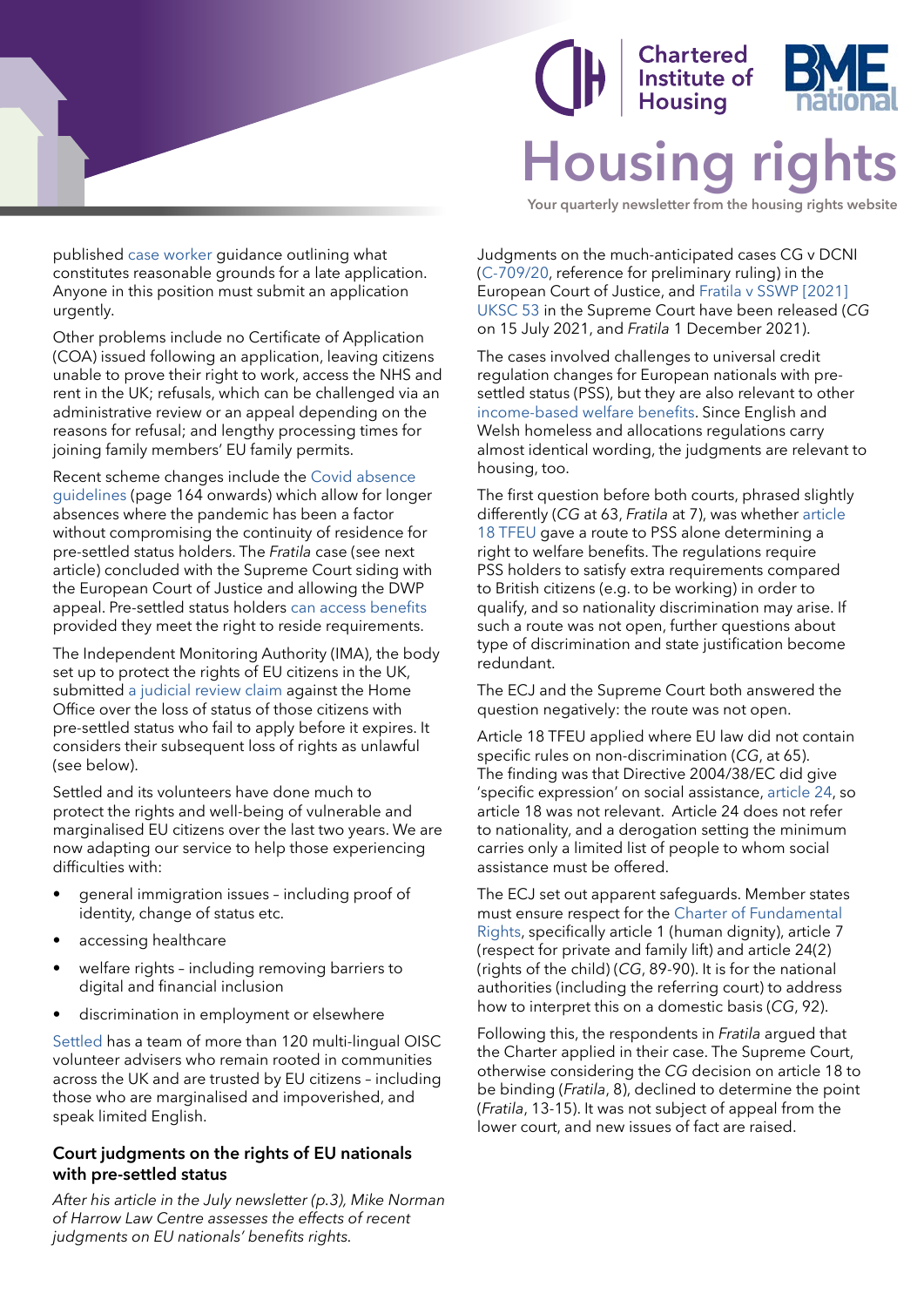



**Your quarterly newsletter from the housing rights website**

- What does this mean?
- 1. Regulations stay as they are. PSS does not determine the holder's eligible for social assistance. Their eligibility depends on their ability to satisfy pre-Brexit eligibility requirements.
- 2. Procedural safeguards exist in principle to ensure respect for the EU Charter of Fundamental Rights, but there is little further guidance at present.
- 3. Whilst not really giving guidance, referring to the Northern Irish tribunal in *CG* the ECJ did make repeated reference to the fact that the charter might be engaged in cases involving children, being clear the tribunal need to deal with this when the case comes back to them.
- 4. Frontline local authorities still have to make judgments, and these judgments will of course still be contested.

Practitioners in housing need to be alive to the issue of negative findings where the Charter isn't then considered. Because domestic legislation doesn't really tell authorities how it might do this, it seems very likely that this challenge will come back through the courts at some stage.

#### **More on problems with the EUSS and destitution**

- CPAG has a summary of the *Fratila* case [on](https://cpag.org.uk/welfare-rights/legal-test-cases/current-test-cases/eu-pre-settled-status)  [its website](https://cpag.org.uk/welfare-rights/legal-test-cases/current-test-cases/eu-pre-settled-status) along with advice for claimants on potential remaining arguments. CPAG are happy to give one-off advice to advisers on individual cases. They do not have funding to represent people but, if the case is strong, then they might agree to represent claimants despite this.
- Catherine Barnard and Fiona Costello [report](https://ukandeu.ac.uk/homeless-covid-19-settled-status?mc_cid=59720ebc6a&mc_eid=2544d054e8) on the situation in Great Yarmouth. Despite low numbers of homeless people, the 'Everyone In' figures-indicate that street homelessness is the visible tip of an iceberg, they say. "It is those who are hidden and vulnerably housed, who are sofasurfing or in inadequate or unsuitable housing who became most visible under the scheme. However, for those with only pre-settled status, who do not pass the additional eligibility test of having a 'qualifying right', this unsuitable and inadequate accommodation is likely to be their only option".
- *• The Independent* [interviewed](https://www.independent.co.uk/news/uk/home-news/eu-settled-status-brexit-uk-b1973923.html) a woman with British children who has lived in UK for years and was denied EU settled status. She is still waiting for the decision to be reviewed after several months. Latvian national Laura Randone applied to the EUSS in May 2021 and was told in August that her application had been denied. "I feel homeless," she said.

The NRPF Network has updated its [factsheet](https://nrpfnetwork.us10.list-manage.com/track/click?u=79fdd8d2ff037862483738f60&id=13d30fe691&e=f767c5b756) to include protections for people who are making late applications to the EU Settlement Scheme.

#### **Home Office taken to judicial review by EU rights watchdog**

The statutory body set up to protect the post-Brexit rights of EU citizens settled in the UK has taken the dramatic step of launching legal action against the Home Office, accusing it of breaching citizens' basic rights. [The Independent Monitoring Authority](https://ima-citizensrights.org.uk/news/judicial-review-claim-issued-by-ima/) has launched the proceedings because 2.5 million EU citizens who have been granted pre-settled status have been put at risk of losing rights to live, work or rent, or being deported.

The IMA notified the Home Office of its intentions in October, but failing to get a positive response it issued proceedings on December 14. *The Times* [reports](https://www.thetimes.co.uk/article/priti-patels-new-rule-is-a-blow-for-eu-citizens-who-live-in-britain-tdgw99z59) that "embarrassingly for ministers, under the withdrawal agreement, the UK courts could refer the case to the European Court of Justice for its interpretation. The matter could potentially also end up directly at the ECJ should the UK courts rule against the IMA."

#### **Discriminatory digital-only proof of immigration status**

An [academic article](https://www.cambridge.org/core/journals/legal-studies/article/discrimination-in-digital-immigration-status/9D931782E354BD842D21B024EA6F9095) by Joe Tomlinson, Jack Maxwell and Alice Welsh argues that government policy of granting digital-only proof of immigration status for certain groups of migrants is unlawful and threatens to grow into another Windrush scandal. There are around 4.5 million people reliant on digital-only proof of their entitlement to reside lawfully in the UK and that number is expected to grow.

The authors argue that digital-only status seriously disadvantages various groups including disabled, older people and Roma/Travellers – who are all more likely to suffer from digital exclusion (and lack internet connections, smartphones, etc).

Meg Hillier MP has tabled a [cross-party amendment](https://twitter.com/the3million/status/1466345273333010437?s=12) to the Nationality and Borders bill asking for physical proof of status for EU citizens.

#### **Further funding for organisations supporting people applying for EU Settlement Scheme**

The Home Office has [announced](https://www.gov.uk/government/news/further-boost-for-people-applying-for-eu-settlement-scheme) a further £3 million funding to help vulnerable and at-risk EU citizens apply to the EUSS. The money will go to organisations supporting people who have vulnerabilities such as language barriers or limited access to IT.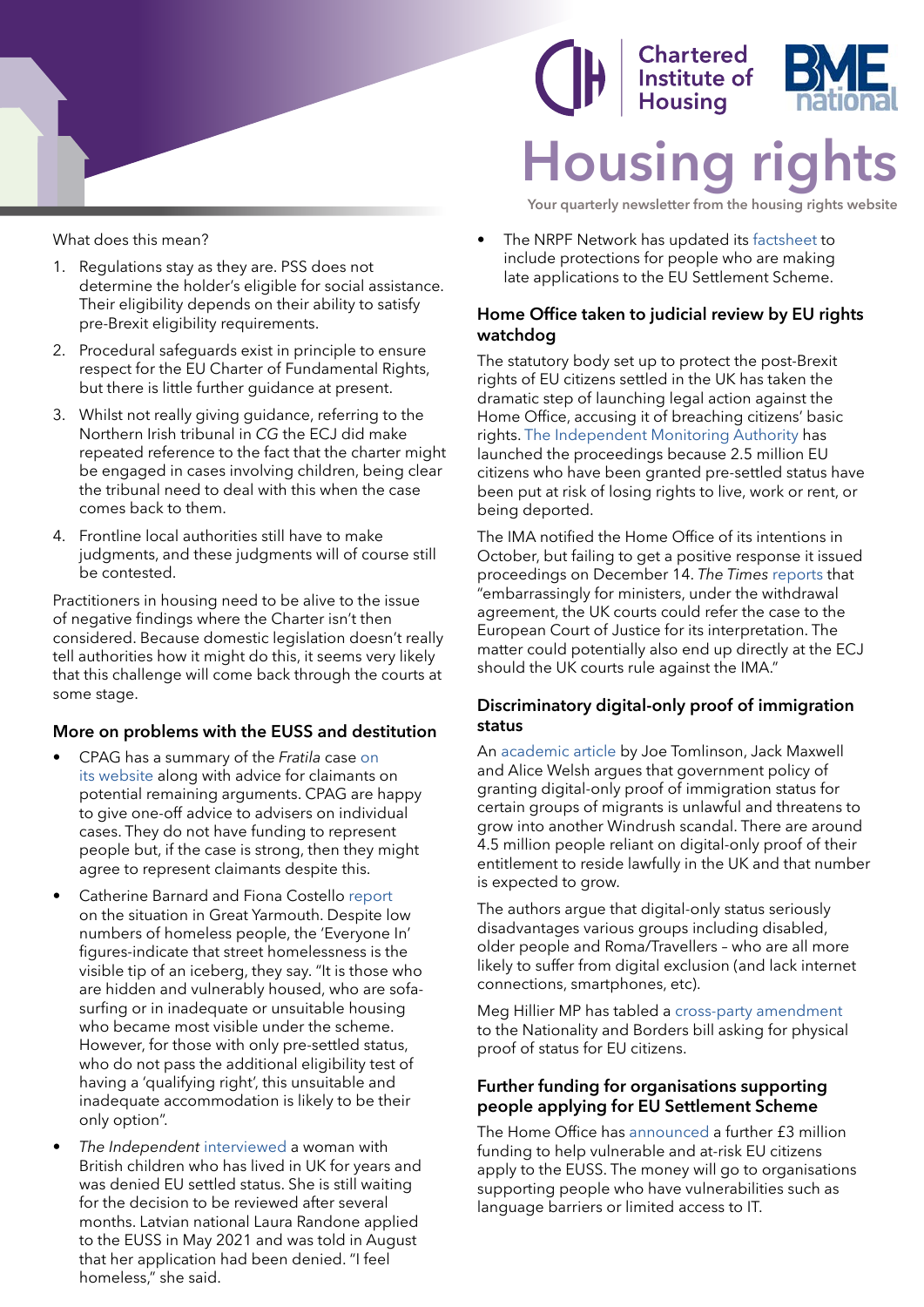

# **Chartered<br>Institute of<br>Housing Housing right**

**Your quarterly newsletter from the housing rights website**

#### **Don't Pass Go: Brexit, COVID-19 and the Rising Numbers of Romanians Stopped at the UK's Borders**

Michaela Benson has [analysed](https://ukandeu.ac.uk/which-eu-citizens-are-being-turned-away-at-britains-borders/) the sharp rise in the numbers of EU citizens stopped at the UK borders and asks the question, which EU citizens were being stopped? There was a clear answer: 2,118 Romanians stopped at the borders accounted for two-thirds of all Europeans affected. While the headlines focussed on a small handful of those from Italy, Greece and Spain stopped and detained, [looking further into the statistics](https://www.law.ox.ac.uk/research-subject-groups/centre-criminology/centreborder-criminologies/blog/2021/12/dont-pass-go)  made visible the unevenness in the experiences of European citizens at Britain's borders.

### **Elections Bill - how does it affect EU migrants' voting rights?**

*Dr Alex Bulat, co-manager of the Young Europeans Network at [the3million](https://www.the3million.org.uk/) and county councillor for Abbey, Cambridgeshire, explains the effects of the Elections Bill on EU migrants' democratic rights.*

Every week, I meet people I represent on Cambridgeshire County Council. One in six people in my division have EU citizenship and many are not registered to vote. In fact, EU migrants are [significantly](https://www.electoralcommission.org.uk/sites/default/files/pdf_file/The-December-2015-electoral-registers-in-Great-Britain-REPORT.pdf)  [less likely](https://www.electoralcommission.org.uk/sites/default/files/pdf_file/The-December-2015-electoral-registers-in-Great-Britain-REPORT.pdf) to register than British citizens. The [Elections](https://bills.parliament.uk/bills/3020)  [Bill,](https://bills.parliament.uk/bills/3020) going through parliament, makes it even more difficult to explain who can vote, where and in which elections.

Who can currently vote? It depends where you are from and where you live in the UK. In 2020, both Scottish and Welsh governments passed legislation to open the franchise to all foreign residents, in local elections as well as for Holyrood and Senedd. But only British, Irish and [qualifying Commonwealth citizens](https://www.electoralcommission.org.uk/i-am-a/voter/register-vote-and-update-your-details#commonwealth) can vote in UK general elections.

For local elections in England and Northern Ireland, non-Commonwealth and non-Irish EU citizens can also vote. This includes elections for local councils, Police and Crime Commissioners and mayors.



Who can vote in which elections? Image from the #OurHomeOurVote campaign: [www.ourhomeourvote.](http://www.ourhomeourvote.co.uk/) [co.uk](http://www.ourhomeourvote.co.uk/)

The Elections Bill proposes that only EU citizens who arrived in the UK before 1 January 2021 and have pre-settled or settled status will keep their local voting rights in England and Northern Ireland (there are exceptions for people from Cyprus, Malta and Ireland). For other EU citizens who arrived after 1 January 2021, only those from countries who secured a bilateral voting rights agreement with the UK will be able to vote. So far, agreements are in place with Poland, Spain, Portugal and Luxembourg.

This will create a more complicated and unfair system. Not all EU countries will end up with bilateral agreements with the UK. Also, the Cabinet Office has [stated](https://www.mylondon.news/news/londoners-who-live-work-capital-21713802) that it won't make agreements with non-EU countries.

For example, a Romanian citizen with pre-settled or settled status will be able to vote for their local councillor in Cambridge, but their Romanian neighbour on a work visa who has arrived more recently won't, despite both paying the same council tax.

The easiest solution would be to follow the rules applying in Scotland and Wales. The [#OurHomeOurVote](https://www.ourhomeourvote.co.uk/) campaign calls for residencebased voting rights and has cross-party support. [A poll](https://www.the3million.org.uk/_files/ugd/cd54e3_4fe89ecf07924ffd82a8fa49dc8c1997.pdf)  [conducted by Number Cruncher](https://www.the3million.org.uk/_files/ugd/cd54e3_4fe89ecf07924ffd82a8fa49dc8c1997.pdf) shows it has majority public support.

In the meantime, we can encourage eligible residents to [register to vote](https://www.gov.uk/register-to-vote), remind them that they have to register again when moving home and update their details if they change their nationality (such as the EU citizens who became British and have full voting rights).

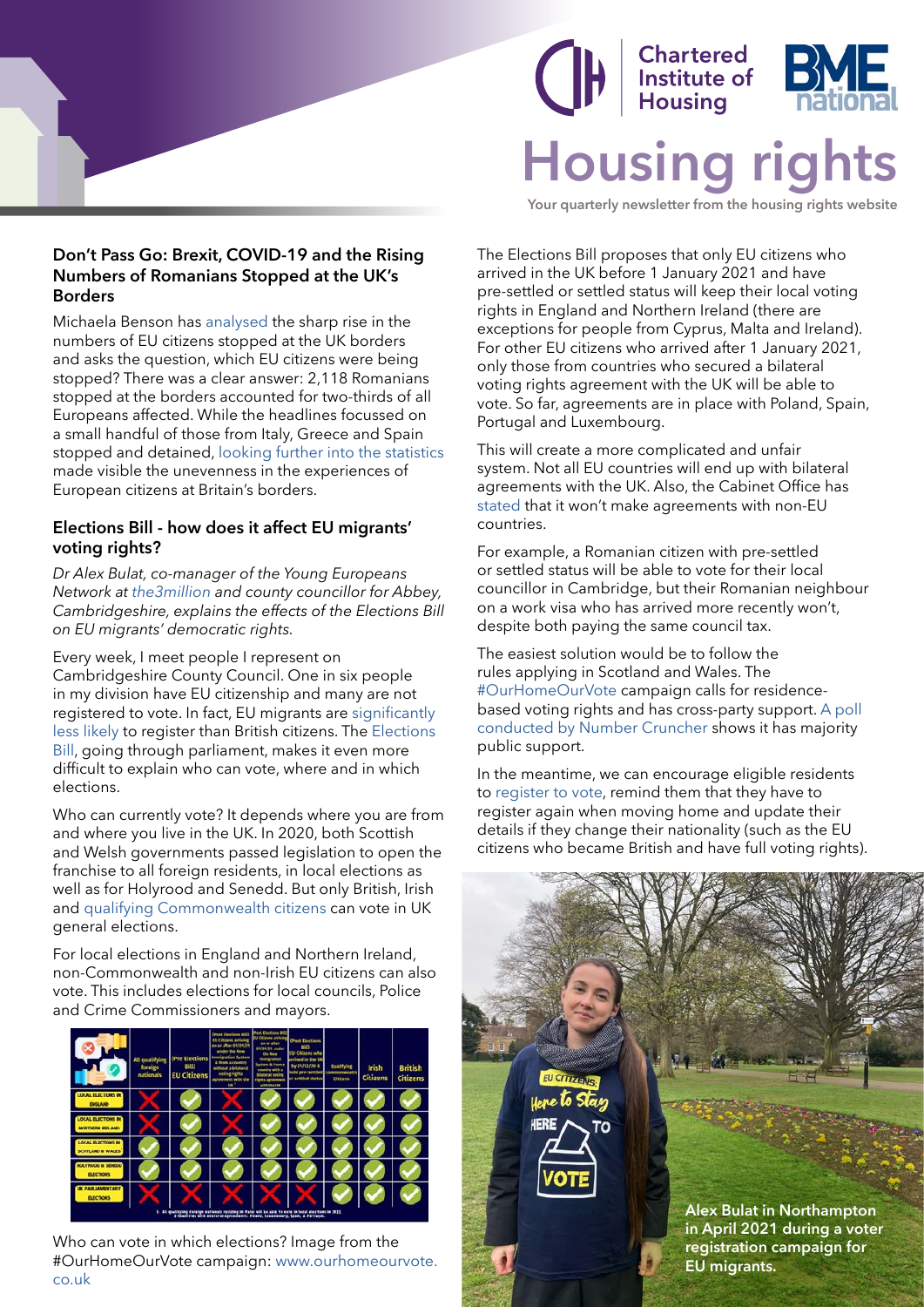### **Chartered** Institute of **Housing Housing right**

**Your quarterly newsletter from the housing rights website**

### <span id="page-9-0"></span>**Asylum accommodation – problems continue**

### **Asylum seekers in PM's constituency claim accommodation "not fit to live in"**

Shortly before Christmas, dozens of asylum seekers begged Boris Johnson to help rehouse them, claiming the Home Office accommodation in his constituency is not fit to live in. *The Guardian* [reported](https://www.theguardian.com/uk-news/2021/dec/22/asylum-seekers-in-pms-constituency-claim-accommodation-not-fit-to-live-in) that 18 rundown flats in Uxbridge and South Ruislip have housed asylum seekers for years without any improvements being made – despite repeated complaints. Each apartment has five tiny bedrooms and no communal space, besides kitchens and bathrooms left filthy from a lack of maintenance.

### **Three-quarters of banks have clauses that ban landlords from renting to asylum seekers**

Three-quarters of banks will not allow asylum seekers as tenants, worsening the wider issues this group faces finding proper housing, [according to](https://www.mirror.co.uk/money/three-quarters-banks-clauses-ban-25639371) *The Mirror*. Of 72 mortgage lenders questioned, 75% would not allow asylum seekers to rent properties from landlords with a buy-to-let mortgage. They explicitly say they "will not consider applications where the property will be let to an asylum seeker."

The problem has worsened since 2018, when just two mortgage lenders said they would not allow asylum seekers as tenants. But even those lenders that will allow asylum seeker tenants have caveats. All say they will "potentially consider" allowing asylum seekers to rent, with some saying this group will need special permission from the Home Office first.

### **Home Office urged to stop housing asylum seekers in barracks**

The all-party group on immigration detention has called on the government to end its use of controversial barracks accommodation. Its [report](https://appgdetention.org.uk/inquiry-into-quasi-detention/) also recommends the scrapping of government plans to expand barracksstyle accommodation for up to 8,000 asylum seekers. It refers to such accommodation, including Napier barracks in Kent, as "quasi-detention" due to visible security measures, surveillance, shared living quarters and isolation from the wider community.

Alison Thewliss, MP for Glasgow Central and chair of the APPG, [said](https://www.theguardian.com/uk-news/2021/dec/09/home-office-urged-to-stop-housing-asylum-seekers-in-barracks) that "The report makes for sober reading. It has highlighted the myriad ways in which the Home Office is comprehensively failing some of the most vulnerable people in society."

### **Asylum seekers denied essential living needs during pandemic, finds High Court**

*Free Movement* [reports](https://www.freemovement.org.uk/asylum-seekers-essential-living-needs-not-met-during-pandemic-finds-high-court/) the case of JM v Secretary of State for the Home Department [\[2021\] EWHC 2514](https://www.bailii.org/ew/cases/EWHC/Admin/2021/2514.html), where the High Court held that the government failed to cater for asylum seekers' essential living needs during the pandemic. The court found that JM, who was housed in a hotel during the pandemic with no cash support, was deprived of the means to communicate with friends and family. By not providing him with support "in cash or kind" under [section 95](https://www.legislation.gov.uk/ukpga/1999/33/section/95) of the Immigration and Asylum Act 1999, the Home Office acted unlawfully.

Since the hearing, the Home Office has informed lawyers Duncan Lewis that they are going to conduct an audit of hotels to better understand the support being provided. It became apparent during proceedings that the Home Office do not have a comprehensive understanding of how different contractors are managing hotels and providing support and assistance.

The next stage is to await the outcome of this audit and identify individuals who are still not receiving adequate support. There may still be people who are not receiving additional payment for their communication needs or have not received backdated payments from the Home Office.

#### **Men bring court claim against Home Office over Glasgow hotel stabbings**

Two asylum seekers caught up in a stabbing attack at a Glasgow hotel have issued a high court claim against the Home Office, [reports](https://www.theguardian.com/uk-news/2021/dec/12/glasgow-hotel-stabbings-court-claim) *The Guardian*. The men, one of whom said he reported concerns about the attacker to hotel management the night before the stabbings, are also calling for an independent investigation.

On 26 June 2020, Badreddin Abadlla Adam, a 28-yearold asylum seeker from Sudan, stabbed six people including a police officer at the Park Inn hotel before police shot him dead. One of the two asylum seekers now bringing a challenge lost his spleen in the attack and is on lifelong medication as a result. His asylum claim was refused in July this year and he is appealing against the decision. The other had supported Adam as he witnessed his mental health deteriorate after he was moved, along with 320 other asylum seekers, from self-contained accommodation into hotels at the start of the pandemic.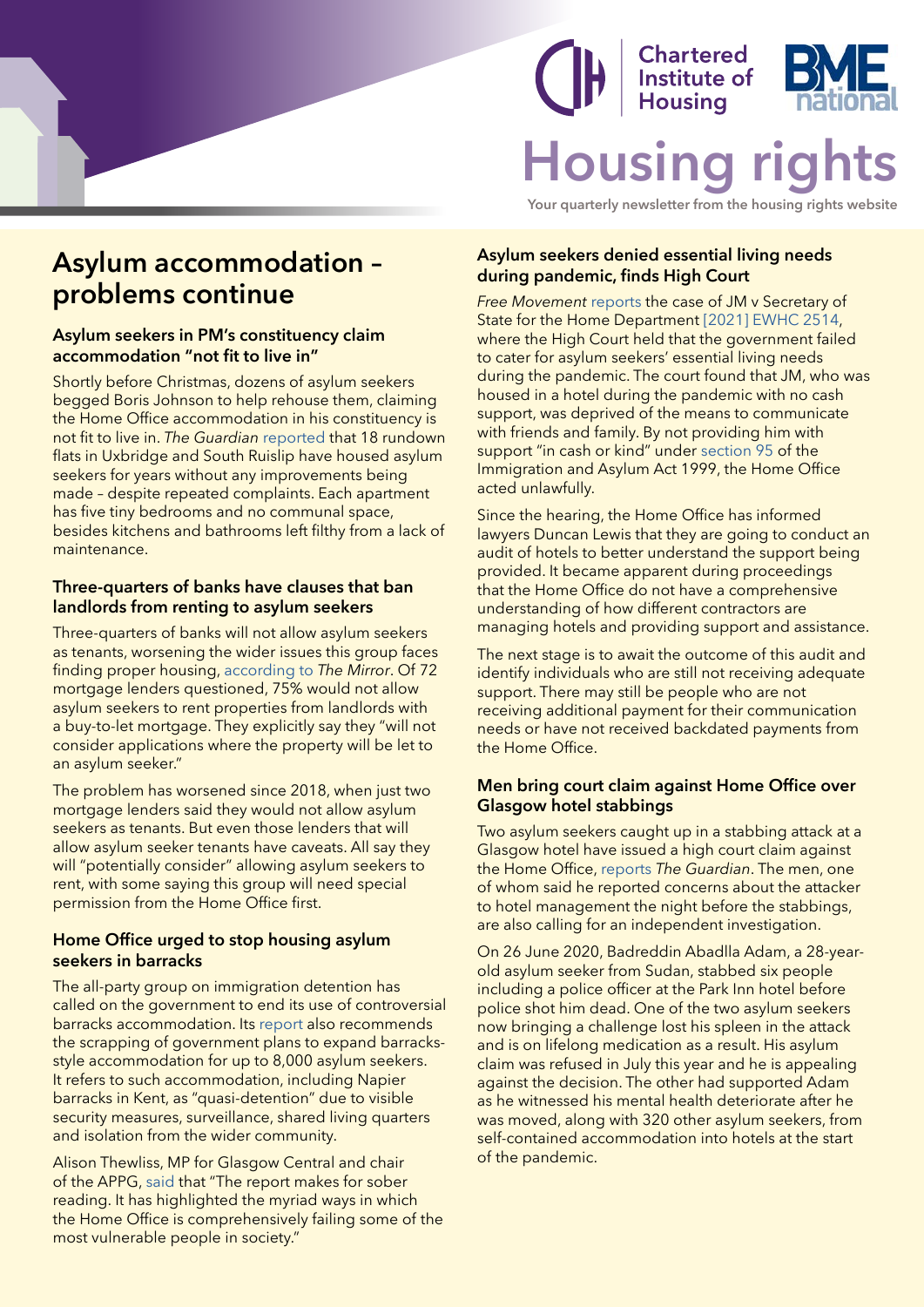<span id="page-10-0"></span>

### Chartered Institute of Housina **Housir**

**Your quarterly newsletter from the housing rights website**

#### **Assistance for people being held in barracks or hotels**

Bail for Immigration Detainees (BID) provides [help for](https://migrantsrights.us2.list-manage.com/track/click?u=d9e512af0e78ae1205ef2bef5&id=ea1c33105c&e=a2302ad821)  [immigration detainees.](https://migrantsrights.us2.list-manage.com/track/click?u=d9e512af0e78ae1205ef2bef5&id=ea1c33105c&e=a2302ad821) BID is now setting up to assist people held in either barracks or in hotels to:

- find out their bail conditions when they don't know them.
- understand their bail conditions when they are unsure of what they mean.
- apply to vary bail conditions (e.g. report less frequently, change of residence conditions because of medical needs, family circumstances etc.).
- apply to change accommodation if people are unhappy where they are.
- deal with miscellaneous concerns about bail conditions or accommodation.

The project is led by BID's Legal Manager Adam Spray. To make a referral please contact [casework@biduk.org](mailto:casework%40biduk.org?subject=) with the subject line "FAO Adam: barracks/hotel/acc. centre referral".

Meanwhile a new report from Asylum Matters, '[In a](https://asylummatters.org/2021/12/15/new-joint-report-in-a-place-like-prison-voices-from-institutional-asylum-accommodation/)  [place like prison': voices from institutional asylum](https://asylummatters.org/2021/12/15/new-joint-report-in-a-place-like-prison-voices-from-institutional-asylum-accommodation/)  [accommodation](https://asylummatters.org/2021/12/15/new-joint-report-in-a-place-like-prison-voices-from-institutional-asylum-accommodation/), describes the plight of asylum seekers in barracks and hotels.

#### **Update on evictions from asylum support accommodation**

*Marie-Anne Fishwick from ASAP (Asylum Support Appeals Project) gave the Housing and Immigration Group this update in early December.*

Cessations (evicting people in Covid-only asylum support accommodation) have been completed in England. Cessations in the devolved nations, however, have not yet started. ASAP have no dates, or any information, as to when cessation in these parts of the UK might begin. There are currently about 800 cases between Northern Ireland, Wales, and Glasgow.

Asylum Support Tribunals are back to "business as usual" with a slow drip of cases coming through. ASAP have not seen high numbers of appeals; there were 173 when counted recently, which is very small given that the total number of people in Covid-only accommodation was about 4,000. The Home Office have informed ASAP that, when they reviewed people's entitlement, they found that most people were eligible for a variety of reasons.

### **More problems with the asylum system**

There is a record backlog in the asylum system, even though application numbers are steady



### **Slow processing and increasing asylum claims push UK asylum backlog towards 88,000**

New data [released](https://www.gov.uk/government/statistics/immigration-statistics-year-ending-september-2021) by the Home Office show that almost 88,000 people are still waiting for decisions as fewer than 20% of asylum claims are processed within the government's abandoned six-month target, the [Migration Observatory](https://migrationobservatory.ox.ac.uk/press/as-britain-reels-from-channel-tragedy-slow-processing-and-increasing-asylum-claims-push-uk-asylum-backlog-towards-88000/) reports.

17,400 people claimed asylum in the third quarter of 2021, the highest quarterly count since 2003. However, the number of applicants over the year to September was only up 11% on the previous year, because of low numbers in early 2021. The previous peak was 103,000 in 2002.

The rise has been driven by sharp increases in applications from Eritreans (up 97%), Syrians (74%), Vietnamese (44%), Iranians, Albanians and Afghans (all 39%). Almost 1,100 Afghan nationals applied for asylum in the third quarter of 2021. [Two-thirds](https://www.gov.uk/government/statistics/immigration-statistics-year-ending-september-2021/how-many-people-do-we-grant-asylum-or-protection-to#outcomes-of-asylum-applications) of people who apply for asylum are now getting it at the first time of asking.

Numbers granted asylum in the UK are still far below levels in other countries, as a chart from the Migration Advisory Committee shows.



Estimated asylum grants per 1,000 population in 2020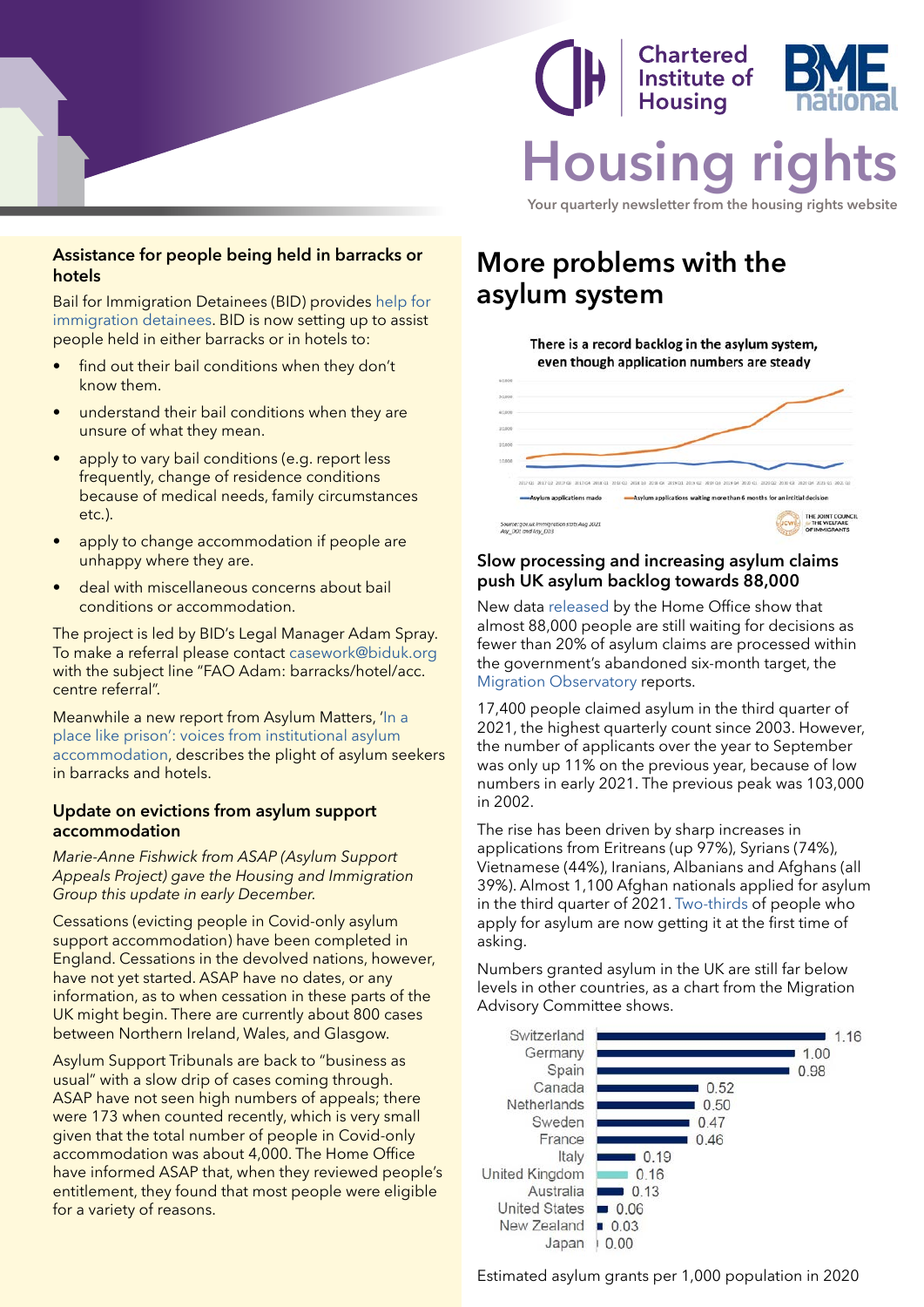### **Chartered Institute of Housing Housing**

**Your quarterly newsletter from the housing rights website**

#### <span id="page-11-0"></span>**Government refuses to relax asylum seeker right to work rules**

In its [annual report to the home secretary](https://www.gov.uk/government/publications/migration-advisory-committee-annual-report-2021/migration-advisory-committee-mac-annual-report-2021-accessible-version#asylum-and-integration), the government's Migration Advisory Committee said there was clear evidence of the harm being caused by the ban on employment and that a change of policy was needed after the recent drownings in the Channel. The [Lift the Ban](https://www.refugee-action.org.uk/lift-the-ban/) coalition has regularly produced evidence showing that allowing destitute people to support themselves is good, not least for the Treasury. In October 2020 they presented the Home Office with a petition signed by more than 180,000 people calling on the government to lift the ban.

Just before the MAC report was published, the Home Office [knocked back campaigners](https://www.freemovement.org.uk/government-refuses-to-relax-asylum-seeker-right-to-work-rules/) arguing for a relaxation of the [near-total ban](https://www.freemovement.org.uk/can-asylum-seekers-work-in-the-uk/) on asylum seekers work. After a three-year "comprehensive review" of earlier Lift the Ban demands, they concluded that "the assumptions underpinning the recommendations are highly optimistic."

### **Reuniting refugee families – the challenges faced by advice agencies**

A new [report](https://familiestogether.uk/wp-content/uploads/2021/08/Refugee-Family-Reunification-in-the-UK-challenges-and-prospects.pdf) from Families Together describes the many challenges faced by refugees who wish to be reunited with family members and the obstacles faced organisations that support them. The authors said:

*"In the United Kingdom, the legal and policy framework regulating family reunification for refugees and beneficiaries of humanitarian protection has been the subject of extensive debate – and criticism – for some years. Common concerns raised by refugees, refugee support charities and independent observers include the restrictive rules on eligibility, the unnecessarily burdensome nature of the application process, the lack of free qualified legal support and the unpredictability of the decision-making process."* 

### **"It's like rubbing salt on the wound": impacts of COVID-19 and lockdown on asylum seekers and refugees**

This [research](https://eprints.ncl.ac.uk/file_store/production/278292/9CA31F73-22E2-4362-B45B-1EC82308EA7E.pdf) from Newcastle University includes a UKwide survey of service providers working with refugees, and interviews with service providers, refugees and asylum seekers in Glasgow and Newcastle-Gateshead.

For asylum seekers and refugees, the impacts of COVID-19 overlap with a range of other challenges and inequalities, leaving many highly vulnerable in a time of crisis. Amma, an asylum seeker in Newcastle-Gateshead, said "It was difficult before Covid. With Covid, it's like rubbing salt on the wound."

Many of the refugees and asylum seekers spoken to felt that their lives were already in a state of lockdown as they were restricted in many aspects including housing, education, finance and employment. Covid made them far worse.

### **People with disabilities are invisible in asylum information**

Maya Pritchard [tells](https://www.freemovement.org.uk/country-of-origin-information-coi-persons-with-disabilities-asylos-arc/) *Free Movement* that there is a critical need for better quality country of origin information on persons with disabilities, for use in asylum procedures in the UK and beyond. The article includes a case study on Nigeria.

### **Scottish Guardianship Service supports young asylum seekers**

Scotland's quardianship service works jointly with the Scottish Refugee Council to support children and young people who are claiming asylum or have been trafficked. *The Guardian* [reports](https://www.theguardian.com/uk-news/2021/dec/06/they-will-fight-for-you-how-scotlands-guardians-change-young-refugees-lives) that since 2010 it has supported more than 850 asylum-seeking and trafficked children and young people. With 405 cases active across Scotland, the guardians support young arrivals who are mostly male and aged between 15 to 17, although the youngest case at present is just ten years old.

### **Problems with the asylum system that come from the Home Office itself**

*Free Movement* [summarises a report](https://www.freemovement.org.uk/nine-problems-with-the-asylum-system-that-priti-patel-cant-blame-on-anyone-else/) by the Independent Chief Inspector of Borders and Immigration on asylum casework, which highlights basic problems such as rubbish decision letters, unaccountable delays and stereotyped approaches to LGBT+ people in the asylum decision-making process.

*The Guardian* [summarises](https://www.theguardian.com/uk-news/2021/dec/21/convictions-quashed-for-men-who-drove-dinghies-across-channel) key defeats in the high court that the home secretary faced in 2021. They include having to make payments to trafficking victims who had financial support removed at the start of the pandemic; being required to provide a grant of leave to remain for trafficking victims; and having to give protections for people in immigration detention who have HIV.

Then just before Christmas, the convictions of four asylum seekers for driving small boats across the Channel were found unsafe by the court of appeal in a ruling that identified systemic failings in such prosecutions. The judges said the convictions "must be quashed in due course".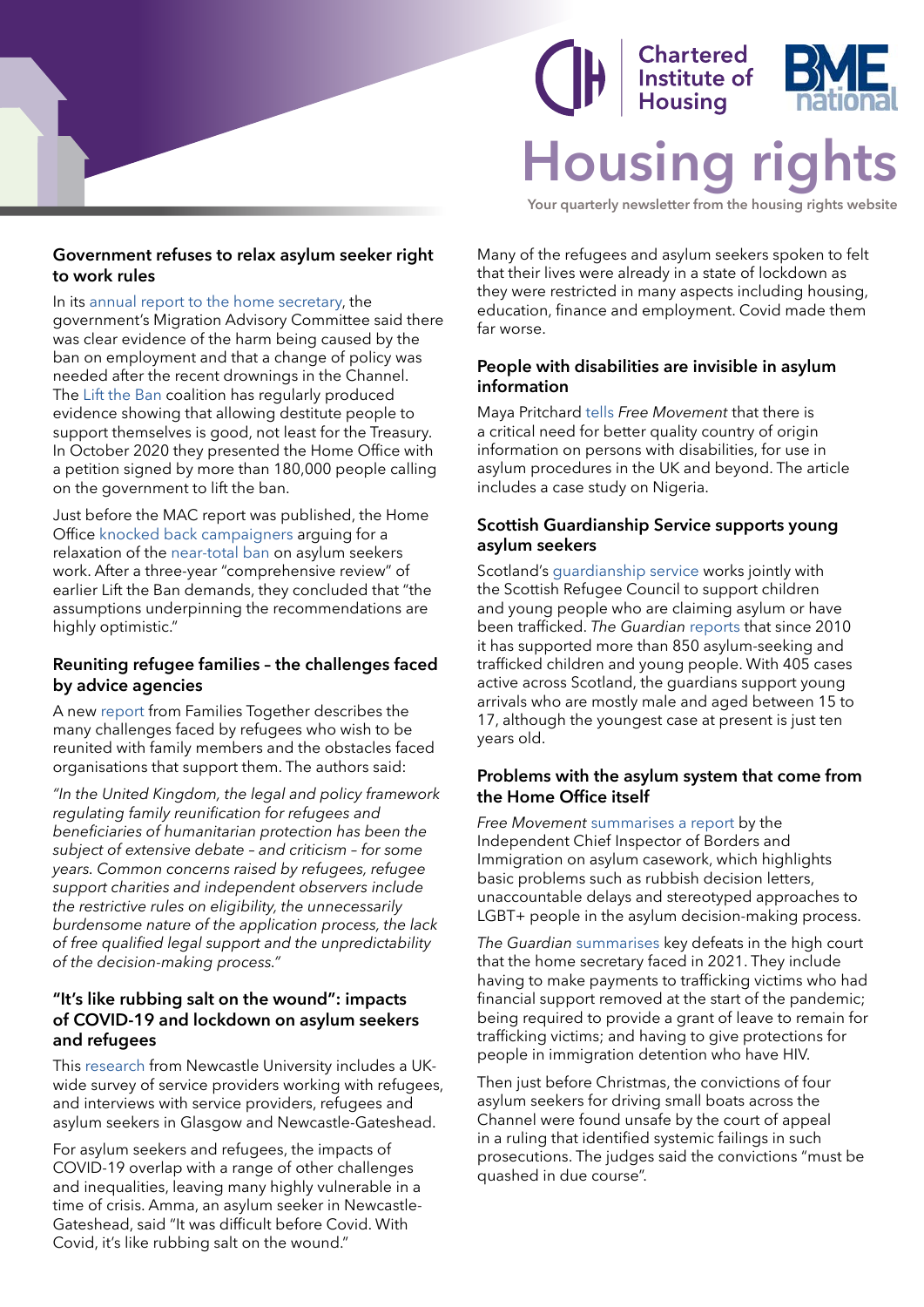### **Help for migrants suffering domestic abuse or genderbased violence**

### **Migrant victims forced to stay with abusers or face destitution because they can't access public funds**

Some of the most vulnerable domestic abuse victims are being forced to stay with their abusers or face homelessness and destitution because they can't access public funds, according to [a report](https://domesticabusecommissioner.uk/migrant-victims-forced-to-stay-with-abusers-or-face-destitution-because-they-cant-access-public-funds/?mc_cid=7492a74f7a&mc_eid=2544d054e8) in October by the Domestic Abuse Commissioner. Nicole Jacobs called on the government to put victims' safety ahead of their immigration status, provide more public funds and put a "firewall" between police dealing with domestic abuse and officers enforcing immigration rules.

But in December, the government rejected the recommended "firewall." Jacobs [said](https://domesticabusecommissioner.uk/vulnerable-survivors-failed-as-government-rejects-recommendations-that-would-protect-migrant-victims-of-domestic-abuse-says-domestic-abuse-commissioner/) that the decision plays into hands of perpetrators who threaten victims with deportation if they report abuse to the police. Commitment to provide support to victims who come forward is a promising development, she added, but sufficient funding must be allocated and this doesn't go far enough to reassure victims.

Other news from the commissioner is that [a mapping](https://domesticabusecommissioner.uk/wp-content/uploads/2021/11/Galop-LGBT-Domestic-Abuse-Service-Provision-Mapping-Study-Final.pdf)  [survey](https://domesticabusecommissioner.uk/wp-content/uploads/2021/11/Galop-LGBT-Domestic-Abuse-Service-Provision-Mapping-Study-Final.pdf) of LGBT+ domestic abuse service provision has been published, covering experiences of accessing emergency accommodation, practical housing advice and other needs.

### **New Domestic Abuse and Housing Forum**

Do you work on housing issues faced by people experiencing domestic abuse? If so, you may like to join the Public Interest Law Centre's new Domestic Abuse and Housing Forum (DAHF). It's a new network of frontline DV workers, homelessness advice workers, housing / public lawyers and campaigners who work to tackle local-authority gatekeeping in cases of domestic abuse.

PILC says it has created the group in response to the increasing obstacles domestic abuse survivors face when seeking housing support from local authorities. "Housing officers routinely provide inaccurate information regarding survivors' rights and options. This deliberate (and often unlawful) gatekeeping is a systemic problem across local authorities and spans both homelessness and longer-term accommodation provision," PILC says.

DAHF will be a space for:

- sharing case referrals
- providing second-tier advice

### **Chartered** Institute of **Housing Housir**

**Your quarterly newsletter from the housing rights website**

- referrals for formal legal representation
- sharing updates and resources on housing law relevant to domestic abuse survivors
- discussing the systemic barriers faced by domestic abuse survivors in need of housing support.

DAHF members will communicate through a Google Group where referrals can be posted, second-tier advice offered, legal representation sought, and resources and updates shared. There will be quarterly meetings to discuss systemic issues faced by domestic abuse survivors seeking housing support.

To join, please email [isabella.mulholland@pilc.org.uk.](mailto:isabella.mulholland@pilc.org.uk) You can also email with any questions about DAHF.

#### **Research on forced migration and sexual and gender-based violence across the UK**

A research team, Sexual and Gender Based Violence against Refugees from Displacement to Arrival ([SEREDA](https://www.birmingham.ac.uk/research/superdiversity-institute/sereda/index.aspx)), led by Jenny Phillimore at Birmingham University has examined the nature and incidence of such violence experienced by refugees.

Forced migrants face different kinds of violence, including restriction of movement, physical and verbal abuse, humiliation, torture, starvation, human organ trafficking and slavery, sexual violence, labour exploitation, blackmailing, being thrown into the sea (or threat of), deprivation of possessions including medicines and official papers, or being abandoned.

Once in the UK, the [report](https://www.birmingham.ac.uk/Documents/college-social-sciences/social-policy/iris/2021/sereda-full-report.pdf) found that many survivors continued to experience violence and/or were placed at risk of further abuse or trauma by immigration and asylum policies.

#### **Support For migrant victims with NRPF**

Southall Black Sisters and partners have been awarded funds to operate the [Support For Migrant Victims](https://southallblacksisters.org.uk/support-for-migrant-victims-scheme-smv-scheme/?mc_cid=7e102b704a&mc_eid=a2302ad821)  [Scheme](https://southallblacksisters.org.uk/support-for-migrant-victims-scheme-smv-scheme/?mc_cid=7e102b704a&mc_eid=a2302ad821), a one-year project to provide temporary support to survivors of abuse and to build a better understanding of their needs. This scheme is now open for referrals. It will provide support to up to 500 migrant victims of domestic and other forms of gender-related abuse (and their children) who are subject to NRPF.

The Home Office says they are trying to better understand the needs of migrant victims of domestic abuse with NFPF. They are asking organisations working in this space to complete a 10-minute survey conducted by The Behavioural Insights Team. Responses will be kept confidential and only aggregate findings will be shared. The research will inform the government's Support for Migrant Victims Scheme (see above).

To take the survey, click [here](https://surveys.bi.team/s/PU83H0/). For any questions, please email [lucy.makinson@bi.team.](mailto:lucy.makinson@bi.team)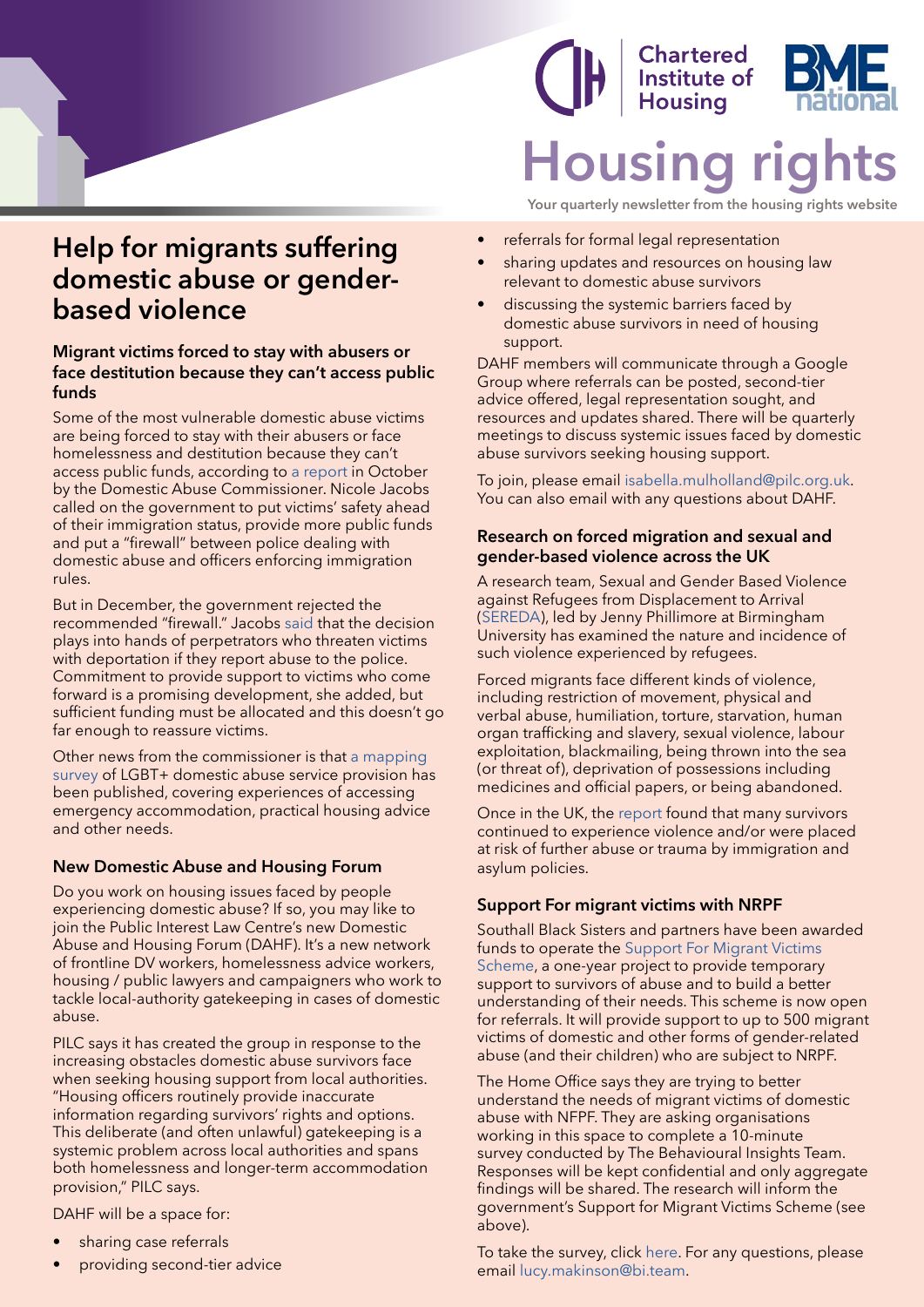### <span id="page-13-0"></span>**Latest on the Windrush compensation scheme**

#### **Home Office has compensated just 5% of victims in four years**

In November, the Home Affairs Committee published [a new report on the Windrush Compensation Scheme](https://publications.parliament.uk/pa/cm5802/cmselect/cmhaff/204/summary.html). The inquiry found that the vast majority of people who have applied for compensation have yet to receive a penny: for some, the experience of applying has become a source of further trauma rather than redress, and others have been put off from applying for the scheme altogether.

The committee is "deeply concerned" that as of the end of September, only 20.1% of the initially estimated 15,000 eligible claimants had applied to the scheme and only 5.8% have received any compensation. It further compounds the Windrush scandal that 23 people have died without receiving compensation for the hardship they endured.

Various Windrush survivors [interviewed by the BBC](https://www.bbc.com/news/uk-59385477) asked: "will we get government compensation before we die?"

### **High court rules claimants' human rights breached by Home Office**

Members of the Windrush generation had their human rights breached when the Home Office refused to grant them citizenship, [the high court has ruled](https://www.theguardian.com/uk-news/2021/dec/16/windrush-high-court-rules-claimants-human-rights-breached-by-home-office?mc_cid=8c1f7724d4&mc_eid=0d36159a1f).

Eunice Tumi and Vernon Vanriel were refused citizenship after being told by the home secretary they did not fulfil the residence requirement of having been in the UK on the date five years before they made the application for citizenship. The only reason they could not fulfil this requirement was because the home secretary had unlawfully prevented them from coming back to the UK earlier, the court heard.

### **More on Windrush compensation**

- The Home Office is holding online "engagement" events," open to everyone of any nationality. Information is provided on who may be eligible for the Windrush Compensation Scheme, what kinds of losses and impacts it covers and how to apply. There is also an opportunity to ask questions. Upcoming events are listed [here.](https://www.gov.uk/guidance/windrush-engagement-events)
- The Home Office has funding available for community events. Registered charities or recognised community groups can apply. They will prioritise funding for events in locations that have not previously held similar events, or with

### **Chartered Institute of Housing Housing ri**

**Your quarterly newsletter from the housing rights website**

communities who have not yet been reached. Email [Windrusheventfunding@homeoffice.](mailto:Windrusheventfunding@homeoffice.gov.uk) [gov.uk](mailto:Windrusheventfunding@homeoffice.gov.uk) for an application form and further information.

- find out more about the compensation scheme from a Home Office [slide pack](https://www.gov.uk/government/publications/windrush-schemes/windrush-schemes-slide-pack-accessible-version)
- regulations [now make clear](https://www.legislation.gov.uk/uksi/2021/1405/regulation/1/made) that payments from the compensation scheme are disregarded in the calculation of income and capital for welfare benefits.

### **Other news**

### **Care workers should be prioritised for visas**

*The Guardian* [reports](https://www.theguardian.com/society/2021/dec/15/care-workers-fast-track-visas-uk-migration-advisory-committee) that the Migration Advisory Committee (MAC) has recommended putting those working in social care on the shortage occupation list which was introduced after EU free movement ended in January. This follows months of warnings from the social care sector that it faces severe shortages of staff after Brexit and demands for all workers to be vaccinated against COVID-19.

#### **Migration intentions of British National (Overseas) status holders in Hong Kong**

The Migration Observatory reports [the results of a](https://migrationobservatory.ox.ac.uk/resources/briefings/the-migration-intentions-of-british-national-overseas-status-holders-in-hong-kong/)  [survey](https://migrationobservatory.ox.ac.uk/resources/briefings/the-migration-intentions-of-british-national-overseas-status-holders-in-hong-kong/) early in 2021: 6% of BN(O)s were planning to come to the UK via the BN(O) visa scheme and a further 32% were considering coming. This indicates that over a million people might seek visas, well beyond the numbers who have already applied. However, the study analyses people's intention to migrate, which might not correspond with actual behaviour.

#### **High Court says that a trafficking victim who is also an asylum seeker must be granted permission to stay in the UK**

In the case [R \(KTT\) v Secretary of State for the Home](https://www.casemine.com/judgement/uk/61669d277a3ff2658580a6ca)  [Department \[2021\] EWHC 2722 \(Admin\)](https://www.casemine.com/judgement/uk/61669d277a3ff2658580a6ca), the claimant argued that when a trafficking victim has claimed asylum, it is necessary for them to stay in the UK while the claim is considered. As a result, there is an obligation, as a matter of international law, to grant permission to trafficking victims who have also claimed asylum. The judge found that failure to comply with the requirements of Article 14(1)(a) was a breach of domestic law.